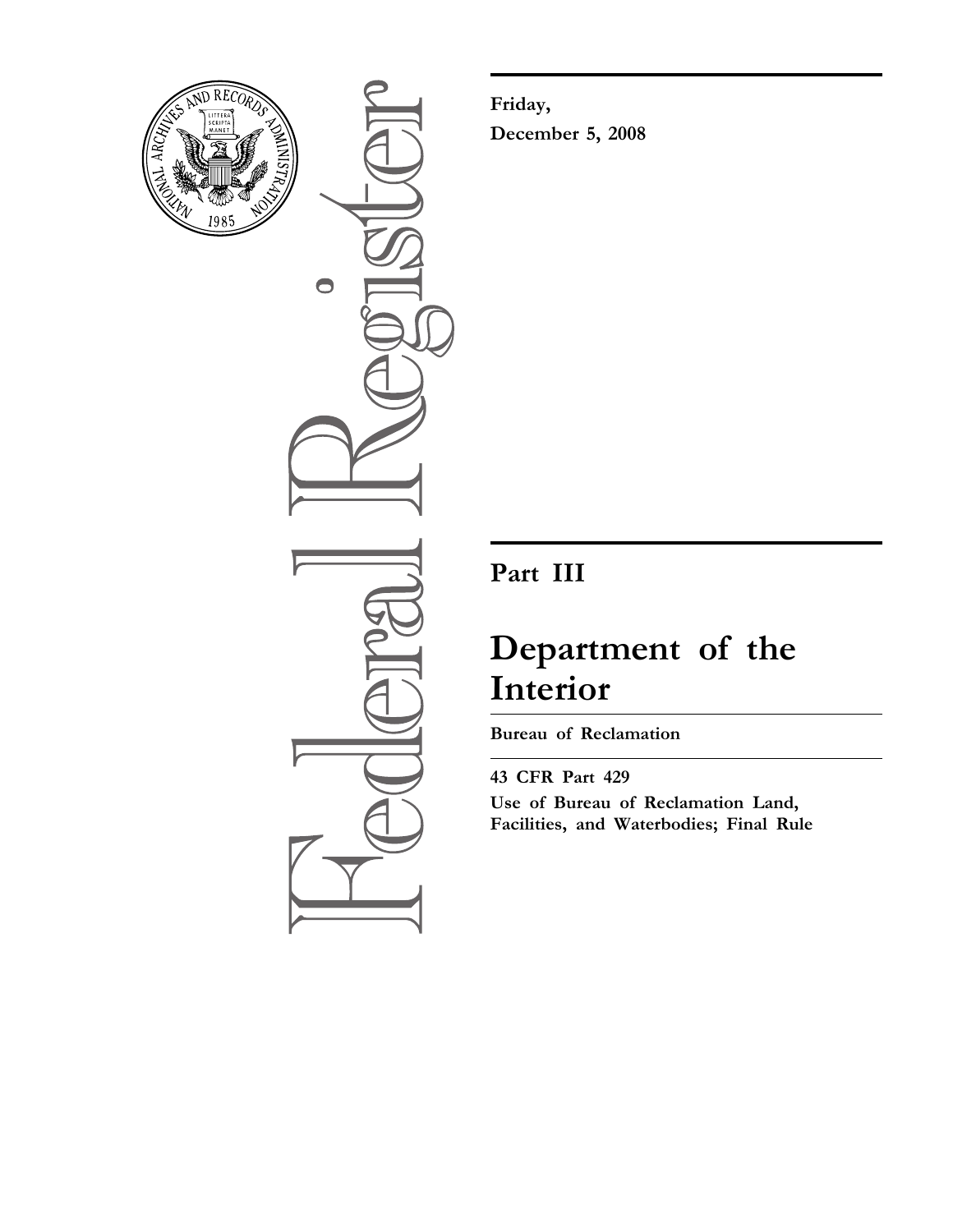## **DEPARTMENT OF THE INTERIOR**

**Bureau of Reclamation** 

## **43 CFR Part 429**

**RIN 1006–AA51** 

## **Use of Bureau of Reclamation Land, Facilities, and Waterbodies**

**AGENCY:** Bureau of Reclamation, Interior.

## **ACTION:** Final rule.

**SUMMARY:** The Bureau of Reclamation (Reclamation) is adopting this final rule on the use of Reclamation land, facilities, and waterbodies. This final rule addresses activities involving the possession or occupancy of any portion of, and the extraction or disturbance of any natural resources from, Reclamation land, facilities, and waterbodies. This final rule supersedes the current rule which was originally published in 1983 and partially revised in April 2006.

**DATES:** This final rule is effective January 5, 2009.

**FOR FURTHER INFORMATION CONTACT:**  Richard Rizzi, Mail Code: 84–53000, Bureau of Reclamation, P.O. Box 25007, Denver, CO 80225. Telephone: (303) 445–2900.

#### **SUPPLEMENTARY INFORMATION:**

#### **I. Background**

The current rule, 43 CFR part 429, titled Procedure to Process and Recover the Value of Rights-of-Use and Administrative Costs Incurred In Permitting Such Use (current rule), established the procedures to recover administrative costs associated with processing ''right-of-use'' applications and the value of rights-of-use granted by Reclamation to applicants for the use of Reclamation land. Sections of the current rule were modified, in part, in 2006 to correlate with 43 CFR part 423, titled Public Conduct on Bureau of Reclamation Facilities, Lands, and Waterbodies.

This final rule addresses activities involving the possession or occupancy of any portion of, and the extraction or disturbance of any natural resources from, Reclamation land, facilities, and waterbodies. Regulations addressing public access to Reclamation property and occasional public activities such as hiking, camping, boating, and hunting, and closures are contained in 43 CFR part 423.

The demand for use of Reclamation land, facilities, and waterbodies for many different kinds of activities has increased dramatically since Reclamation began building Federal

water supply, flood control, and hydropower projects over 100 years ago. With increased and varied uses has come confusion among the potential users of Reclamation land, facilities, and waterbodies about the process of applying for the various types of uses, the charges and fees associated with such uses, and other concerns. The current rule does not adequately address this confusion nor does it address prohibited and unauthorized uses of Reclamation's land, facilities, and waterbodies and associated penalties.

The Independent Offices Appropriation Act (IOAA) (31 U.S.C. 9701), September 13, 1982, as amended, sets forth Congress' intent that any use, permit, or similar thing of value provided by an agency is to be selfsustaining and that the IOAA authorizes agencies to prescribe rules establishing charges for such uses. The 1993 revision of the Office of Management and Budget (OMB) Circular A–25 established Federal policy directing that administrative costs be recovered for Government services and fees for the use or sale of Government goods or resources also be charged. OMB Circular A–25 provides information on the scope and types of activities subject to use fees and the basis on which these fees are established. It also provides guidance for agencies in implementing such fees and charges. The use of Reclamation land, facilities, or waterbodies is a use of Government resources, and as such, the IOAA and OMB Circular A–25 direct Reclamation to recover the costs and fees associated with the use of these resources.

Section 10 (43 U.S.C. 373) of the Reclamation Act of June 17, 1902, provides the Secretary of the Interior (Secretary) with the authority to issue rules as necessary for the purposes of carrying out the provisions of the Act. Section 10 (43 U.S.C. 387) of the Reclamation Project Act of 1939 provides the Secretary the authority, in his discretion, to grant leases, licenses, easements, and rights-of-way. These two Acts provide Reclamation with the general statutory authority to issue rules on authorizing or prohibiting uses of Reclamation land, facilities, and waterbodies.

This final rule addresses:

(a) The possession or occupancy of any portion of, or the extraction or disturbance of any natural resource from, Reclamation land, facilities, and waterbodies;

(b) The procedures to follow when the proposed use involves a Reclamation easement;

(c) The procedures to apply for use of Reclamation land, facilities, and

waterbodies that involves the possession or occupancy of any portion of, or the extraction or disturbance of any natural resource from, Reclamation land, facilities, or waterbodies;

(d) The criteria Reclamation will use to evaluate applications;

(e) Our statutory authority and the basis for charging application fees, recovering administrative costs, and collecting use fees associated with authorized uses;

(f) Conditions under which application fees, administrative costs, or use fees may be waived or reduced if determined appropriate by Reclamation or as currently listed in OMB Circular A–25;

(g) The required terms and conditions associated with use authorizations;

(h) Prohibited uses of Reclamation land, facilities, and waterbodies and how Reclamation will resolve unauthorized uses;

(i) The criteria Reclamation will use to evaluate existing authorizations for otherwise prohibited uses of Reclamation land, facilities, and waterbodies; and

(j) The decisions and appeals process applicable to actions taken under this part.

## **II. Revision of Existing Rule**

On December 20, 1983, Reclamation published 43 CFR part 429 titled Procedure to Process and Recover the Value of Rights-of-Use and Administrative Costs Incurred in Permitting Such Use in the **Federal Register** at 48 FR 56223. Sections of this rule were revised on April 17, 2006, in the **Federal Register** at 71 FR 19802 to better correlate with 43 CFR part 423. The sections that were revised or added were § 429.1 Purpose, § 429.2 Definitions, § 429.3 Establishment of the value of rights-of-use, § 429.6 Applications for rights-of-use, § 429.12 Applicability, and § 429.13 General Restrictions.

On July 18, 2007, Reclamation published a notice in the **Federal Register** at 72 FR 39530 announcing the availability of the proposed rule for a 90-day public comment period ending on October 16, 2007. As a result of comments received, the proposed rule was revised. Reclamation again published a notice of the proposed rule in the **Federal Register** at 73 FR 42236 on July 18, 2008, for a 60-day public comment period ending on September 16, 2008. During the 60-day public comment period, informational meetings regarding the proposed rule were held in each of Reclamation's five regions.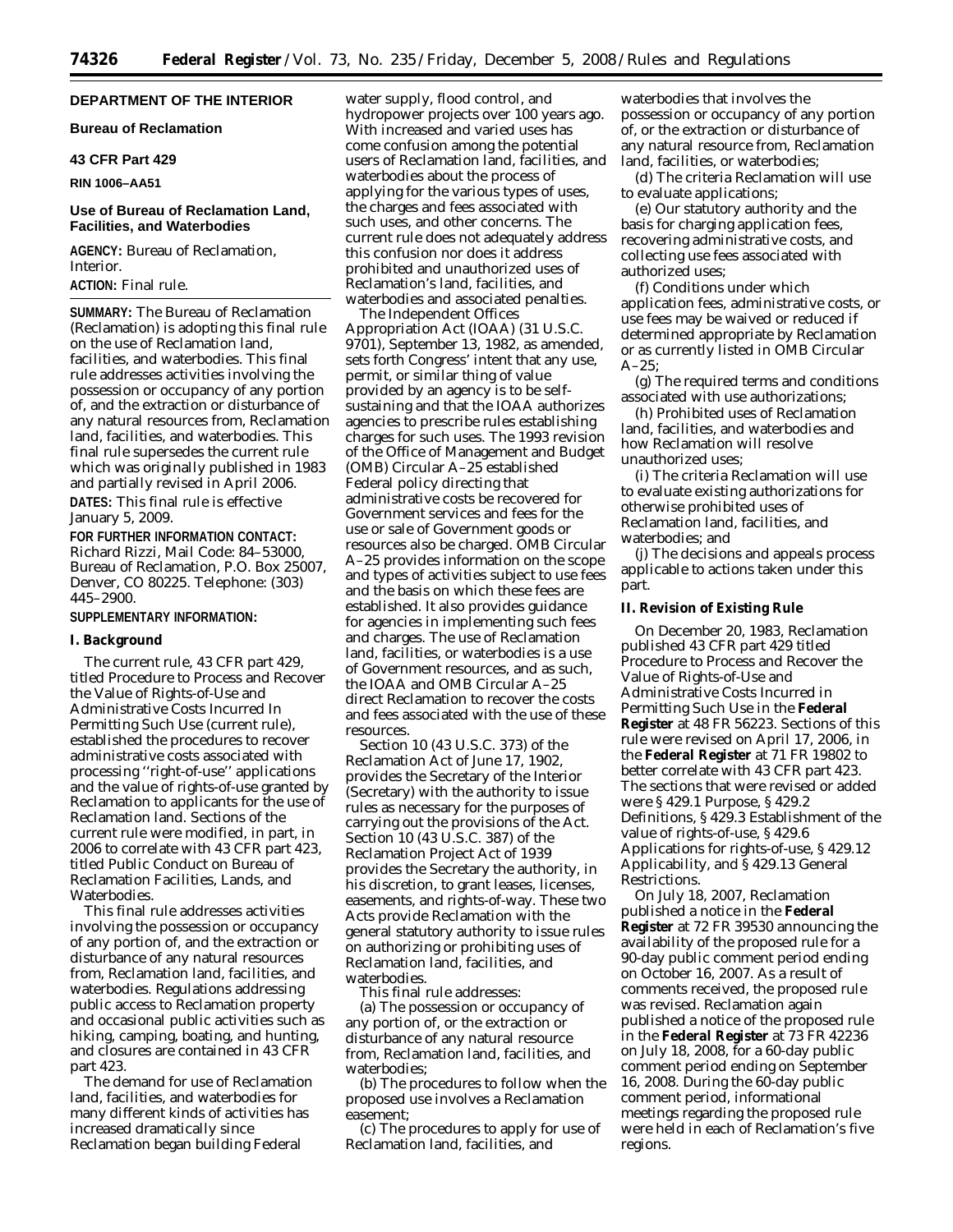When the public comment period closed on the proposed rule, Reclamation considered the comments and incorporated them, where appropriate. This final rule, titled Use of Bureau of Reclamation Land, Facilities, and Waterbodies, supersedes the 1983 version and its 2006 modifications in their entirety.

## **III. Summary of Changes, Comments, and Responses**

This section of the preamble describes changes from the proposed rule published on July 18, 2008, and provides responses to the comments received on that proposed rule by section. Approximately 260 individuals submitted comments during the 60-day comment period which ended on September 16, 2008.

Comments received that are similar in nature have been categorized by subject and in some instances have been combined with related comments. Comments and our responses on general issues not related to a specific section of the preamble or text of the proposed rule are arranged first. This section is followed by comments regarding the preamble of the proposed rule and our responses; and lastly, the changes we have made, comments received, and our responses related to specific sections of the text of the proposed rule.

#### *General Comments and Responses*

*Comment:* In its current form the proposed rule fairly manages the lands in Reclamation's charge and represents well the needs and desires of the people. It balances new and existing uses with an eye to the future.

*Response:* No response required. *Comment:* The revised proposed rule provides for an acceptable process for fair and open decisions, and demonstrates that the public comment process does work and our government listens to its managing partners and the public at large.

*Response:* No response required.

*Comment:* It is more effective to manage a weed control program locally than from out of state.

*Response:* Weed control programs are managed at the local or regional office level.

*Comment:* Exclusions for the special circumstances at our reservoir should be made in the rule.

*Response:* We suspect that all holders of recreational and residential use authorizations would be quick to note the unique and special circumstances associated with their reservoir. But no reservoir is so unique that the requirements for Reclamation to manage its land, facilities, and waterbodies and

to comply with Federal requirements, such as the Independent Offices Appropriation Act and Office of Management and Budget Circular A–25, could be put aside. Rather, we have incorporated into this rule flexibility so that local Reclamation offices can factor in special circumstances in managing use authorizations. For example: Use fees are determined locally; minimum time frames have been established for certain deficiencies to be corrected, but the local Reclamation office can provide more time when needed; minimum time frames have been established as to when inspections must occur, but the local Reclamation office can provide more frequent inspections if warranted; etc.

*Comment:* Why doesn't a land use agency such as the U.S.D.A. Forest Service manage our large recreational area?

*Response:* We are continually exploring opportunities to work with managing partners including the U.S.D.A. Forest Service, National Park Service, Bureau of Land Management, Fish and Wildlife Service, and State and local agencies to manage our recreation areas through formal agreements. We have been very successful in this endeavor in that only 42 of the 289 recreation areas located on Reclamation lands and waterbodies are directly managed by Reclamation. However, to date, we have not been able to find a governmental entity that is willing to take over management of the recreation at the reservoir in question.

#### *Preamble Comments and Responses*

Only those sections of the preamble to the proposed rule that received comments are discussed in this section.

#### **IV. Informational Meetings**

*Comment:* The meeting date in Albuquerque, New Mexico, conflicted with the monthly board meetings of the Carlsbad Irrigation District and the Elephant Butte Irrigation District preventing the two major districts in New Mexico from participating in the informational meeting.

*Response:* The dates and times for the informational meetings were established by the local office hosting the meeting and every attempt was made to meet the needs of the concerned public and to provide adequate advance notice of the meetings. The direct phone number for Reclamation's contact person was included in the published rule to allow for maximum availability to persons and groups unable to attend public meetings scheduled in their area. We regret that such a conflict occurred. Written comments were submitted by Elephant Butte Irrigation District and are

included in the comments section of this document.

#### **V. Procedural Requirements**

*Comment:* The proposed rule will have a financial affect in excess of \$100 million on irrigation districts. It alters the budgetary obligations of all affected irrigation districts by decreasing revenue credits. The rule raises legal and policy issues with respect to revenue credits and it constitutes a major Federal action since it impacts existing repayment and operation and maintenance contracts with irrigation districts.

*Response:* It is Reclamation's responsibility to make this determination based on economic analysis. We did not receive any evidence that contradicts our analysis, which shows that the total amount of fees and charges we annually collect for uses of Reclamation land, facilities, and waterbodies is well under \$100 million. Additionally, revenues collected for the use of Reclamation land, facilities, and waterbodies must be handled in accordance with all statutory, regulatory, and policy requirements. Since such statutes, regulations, and policies have all been in place for years, even decades, this rule is not raising legal and policy issues.

## *Changes, Comments, and Responses Related to the Text of the Proposed Rule*

Subpart A—Purpose, Definitions, and Applicability

Section 429.1 This section describes the purpose of 43 CFR part 429.

We made no changes to this section as compared to the previously proposed rule. We received no comments on this section.

Section 429.2 This section establishes the definitions for terms that are used in part 429.

We made minor editorial changes to this section as compared to the previously proposed rule as well as expanding the definition of *private exclusive recreational or residential use*  for clarification purposes.

*Comment:* Rewrite the definitions for *application* and *Reclamation*. For *application*, allow an authorized form provided by responsible water user organization; and for *Reclamation*  include in the definition a water user organization that has assumed responsibility for the operation and maintenance of a project.

*Response:* Reclamation can only accept one of the two Office of Management and Budget (OMB) approved application forms listed under § 429.10: Form 7–2540 or SF 299. All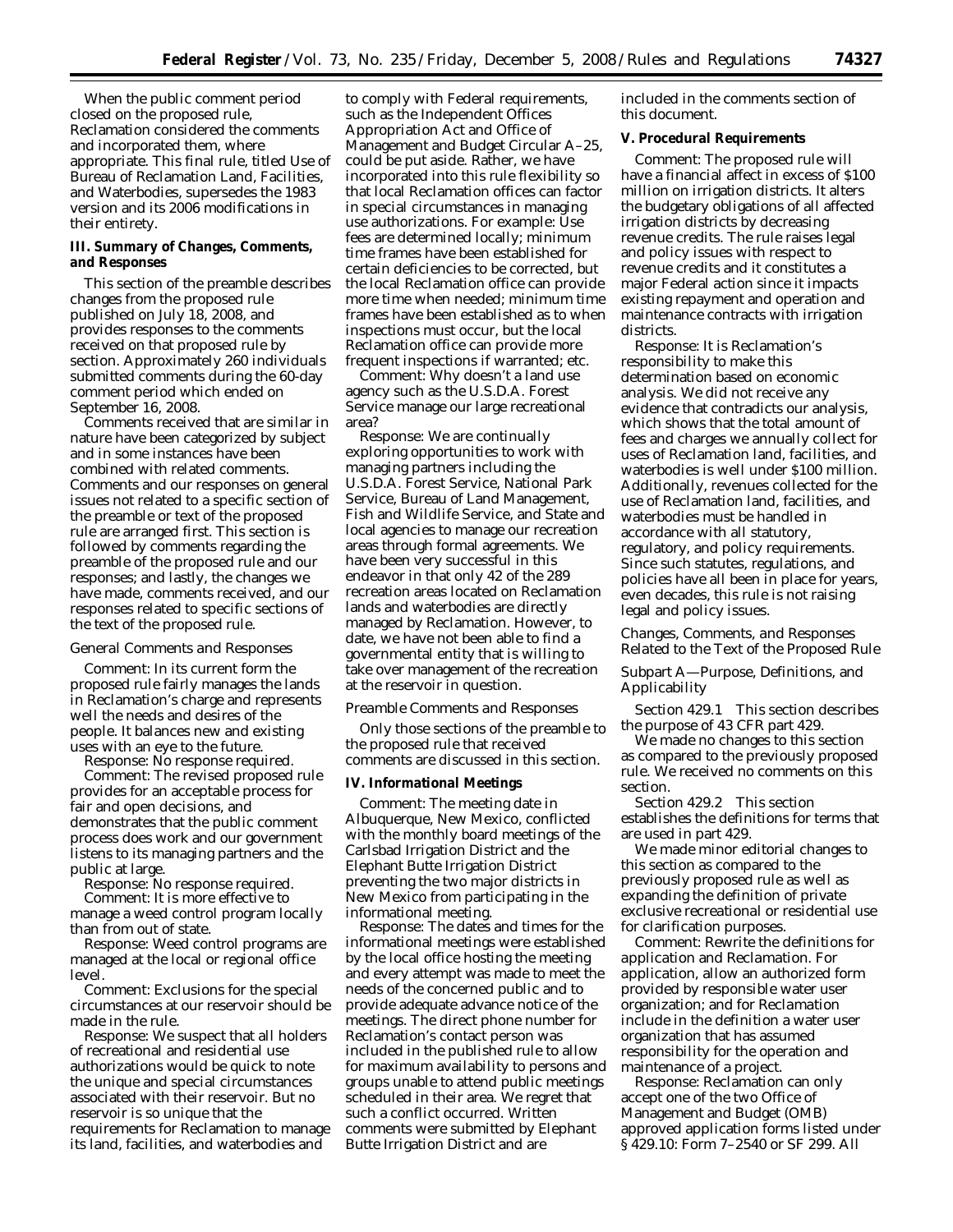forms collected by a Federal agency which collects information from 10 or more individuals or entities on an annual basis must be approved by OMB and renewed by them on a 3-year basis. This does not preclude managing partners and water user organizations from using their own forms to facilitate activities for which they are responsible. Reclamation is an agency of the Federal government and as such the definition cannot be expanded to include a non-Federal entity.

*Comment:* The definition for *private exclusive recreational or residential use*  should be modified to remove the statement ''which create the perception of such exclusion.'' To equate exclusive to exclusion is irrational.

*Response:* We have removed the subject phrase from the definition of *private exclusive recreational or residential use*.

*Comment:* Language should be added which makes it clear that issuing authorizations for a particular facility to a particular applicant is not the exclusionary conduct that the rule seeks to prohibit.

*Response:* We made changes under § 429.4 to clarify which uses are not considered private exclusive use.

*Comment:* Boat docks should be defined ''as lesser forms of private use.'' This terminology is used by the U.S. Army Corps of Engineers in their shoreline management guidelines.

*Response:* Although the U.S. Army Corps of Engineers' (COE) definition for private exclusive use does exclude such uses as boat docks and moorings, the definition goes on to state that those uses will be included in their shoreline management requirements. The COE shoreline management requirements include non-transferability of permits for any reason including sale of associated improvements or death of permittee and permits are issued for terms of 5 years or less. Reclamation has decided to go in a direction that allows for more flexibility for both the operators of Reclamation facilities and those who hold authorizations for existing private exclusive recreational and residential uses.

*Comment:* Add a definition for *commercial photography* to provide for the parallel treatment of filming and photography.

*Response:* We did not add a definition for commercial photography to the rule. Both commercial filming and photography are subject equally to Reclamation's requirements and processes as stated under § 429.3.

Section 429.3 This section describes the types of uses of and activities on Reclamation land, facilities, and

waterbodies that typically require a use authorization under part 429.

We made no changes to this section as compared to the previously proposed rule.

*Comment:* Traditional public uses of Reclamation land may be subject to the proposed new rule instead of 43 CFR part 423. The terms of § 429.3(c) and (f) would remove the ambiguity and potential conflict with the proposed new § 429.4(a) which exempts individual, non-commercial uses.

*Response:* In fact, many activities on Reclamation land, facilities, and waterbodies may be subject to both part 423 and part 429 of this chapter. The distinction between these two parts is that part 429 specifies for which activities use authorizations must be obtained and part 423 specifies what conduct by the public is or is not acceptable on Reclamation land, facilities, and waterbodies. Even though an activity may be authorized under part 429 of this chapter, use authorizations do not condone all possible conduct by the public.

Section 429.4 This section lists the types of uses of and activities on Reclamation land, facilities, and waterbodies that do not require authorization under part 429.

We made changes to this section as compared to the previously proposed rule for clarification purposes including the addition of a new paragraph (b) which provides examples of the types of buildings and structures used by concessionaires or managing partners that are not subject to this part.

*Comment:* Is written permission needed to boat or swim on Reclamation waterbodies?

*Response:* No. These activities are listed under § 429.4 as not being subject to the requirement and processes established under this part. They are, however, subject to part 423 of this chapter which relates to public conduct on Reclamation land, facilities, and waterbodies.

Section 429.5 This section addresses who is authorized under part 429 to issue use authorizations.

We made changed this section as compared to the previously proposed rule to add that a copy of all use authorizations issued by managing partners be provided to the local Reclamation office.

*Comment:* Reclamation is commended for amending the 2007 proposed rule. The changes allow for the efficient and effective relationship between Reclamation and water user organizations that have assumed contractual responsibility for the operation and maintenance of

Reclamation projects. Reclamation's efforts in balancing its ultimate responsibility for Federal land, with the practical realities of operating and managing Reclamation project are appreciated.

*Response:* No response required. *Comment:* Do not make any changes to grazing leases or re-route the revenues collected for such leases issued by water user organizations.

*Response:* Under this section, water user organizations who have assumed responsibility for operation and maintenance of Reclamation land, facilities, or waterbodies pursuant to a contract with Reclamation may issue limited use authorizations. All revenues collected for the use of Reclamation land, facilities, and waterbodies must be handled in compliance with all statutory, regulatory, and policy requirements.

*Comment:* Requiring authorization from a water user organization constitutes an improper delegation of federal authority per 43 U.S.C. 387 which provides the Secretary with the authority to grant leases, license, easements, and rights-of-way. It may be proper for the Secretary to delegate this authority to Reclamation, but not to a water user organization.

*Response:* Only water user organization's who are authorized under their contract for operation and maintenance of Reclamation land, facilities, and waterbodies may issue limited use authorizations to third parties. Additionally, only Reclamation or another Federal agency may issue authorizations that convey an interest in Reclamation land, facilities, or waterbodies.

Section 429.6 This section details when water user organizations must approve Reclamation's use authorizations.

We changed this section as compared to the previously proposed rule. Section 10 of the Reclamation Project Act of 1939 as amended is the statutory authority for use authorizations under paragraph (a). Due to comments received, we requested a legal review within the Department of the Interior of this provision and this paragraph has now been revised to track with section 10.

Section 10 of the Reclamation Project Act of 1939 as amended is the statutory authority for use authorizations under paragraph (a). This paragraph has now been revised to track with Section 10.

We have added paragraph (c) which addresses the Regional Directors' discretionary authority to seek concurrence for all use authorizations not addressed in paragraph (a). This was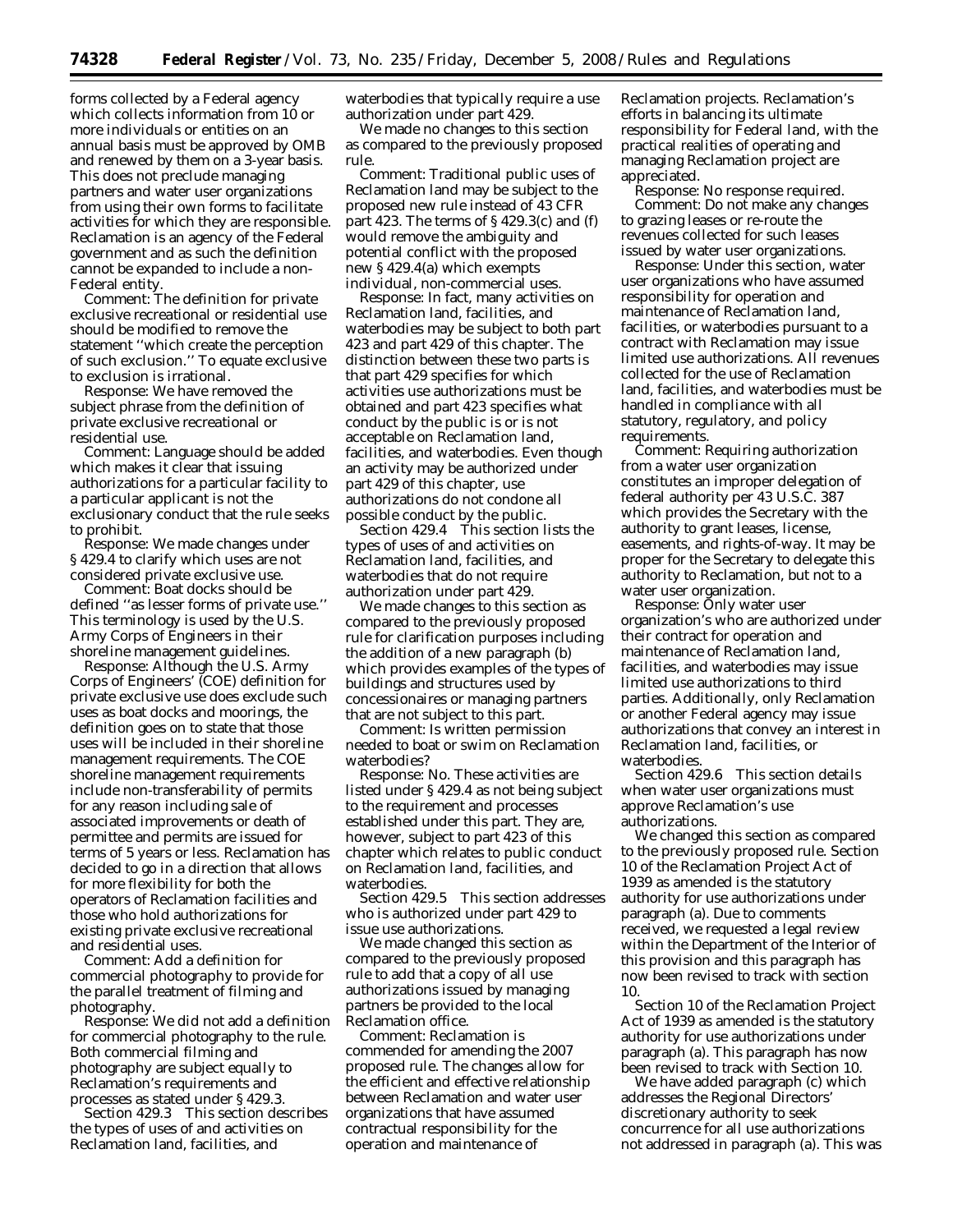formerly addressed in paragraph (b) and limited to use authorizations of less than 25 years.

*Comment:* Delete the requirement that Reclamation obtain the approval of water user organizations for easements and rights-of-way for periods in excess of 25 years, and indicate that such a requirement is at the discretion of the regional director.

*Response:* Section 10 of the Reclamation Project Act of 1939 specifies that Reclamation will grant easements and rights-of-way for periods in excess of 25 years only with the written approval of any water user organization under contract obligation for repayment to Reclamation.

*Comment:* Rewrite this section to state that all use authorizations for easements and rights-of-way within a project or division are subject to the approval of any water user organization under contract obligation for repayment, and for those water user organizations who have assumed responsibility for operation and maintenance of that project or division. This requirement would not apply to any other type of authorization.

*Response:* Section 10 of the Reclamation Project Act of 1939 specifies that Reclamation will grant easements and rights-of-way for periods in excess of 25 years only with the written approval of any water user organization under contract obligation for repayment to Reclamation. We do, however, provide in the rule that at a minimum all affected water user organizations be notified prior to the issuance of any use authorization. Additionally, at the discretion of the Regional Director, the affected water user organization may be asked to formally concur with the issuance of the proposed use authorization.

Subpart B—Proposed Uses Involving Reclamation Easements

Section 429.7 This section discusses the use of land not owned by Reclamation, but where Reclamation holds easements.

We made no changes to this section as compared to the previously proposed rule. We received no comments on this section.

Section 429.8 This section discusses whether fees are required for the use of Reclamation easements.

We made no changes to this section as compared to the previously proposed rule. We received no comments on this section.

Subpart C—Requesting Authorizations To Use Reclamation Land, Facilities, and Waterbodies

Section 429.9 This section explains what you should do before filing an application.

We made no changes to this section as compared to the previously proposed rule.

*Comment:* Revise this section to include discussion of a proposed use with the water user organization as described in § 429.5.

*Response:* In contacting Reclamation, a potential applicant will be referred to the appropriate water user organization if that organization has the contractual authority to issue use authorizations for the intended use. This issue will be more directly addressed in revisions to applicable Reclamation Manual Directives and Standards and handbooks rather than in this rule. Additionally, when Reclamation is responsible for issuing the use authorization, local Reclamation offices will continue to coordinate with water user organizations when applicable to determine whether a proposed use is compatible with the needs and purposes of the project.

Section 429.10 This section describes what application forms to use and how to determine which application form is appropriate to use.

We made no changes to this section as compared to the previously proposed rule.

*Comment:* Revise this section to add a water user organization's form authorized by Reclamation.

*Response:* Reclamation can only accept one of the two OMB approved application forms listed under § 429.10: Form 7–2540 or SF 299. All forms used by a Federal agency which collect information from 10 or more individuals or entities on an annual basis must be approved by OMB and renewed by them on a 3-year basis.

Section 429.11 Where the use authorization application forms can be found is provided in this section.

We made no changes to this section as compared to the previously proposed rule.

*Comment:* Revise this section to include wording that contact information for the appropriate water user organization can be obtained from any Reclamation office.

*Response:* The local Reclamation office will provide water user organization contact information when appropriate. This will be addressed more directly in revisions to applicable Reclamation Manual Directives and Standards and handbooks.

Section 429.12 The appropriate location for filing an application is listed in this section.

We made no changes to this section as compared to the previously proposed rule.

*Comment:* Revise this section to read: "File your application  $* * *$  with the Reclamation office or water user organization having jurisdiction over the land.\* \* \*'

*Response:* Although some water user organizations may have assumed responsibility for the operation and maintenance of Reclamation land, facilities, and waterbodies pursuant to a contract with Reclamation, Reclamation still maintains jurisdiction over the subject land, facilities, and waterbodies. The location for filing an application should be coordinated between the local Reclamation office and water user organization.

Section 429.13 This section tells how long the application review process will take.

We made no changes to this section as compared to the previously proposed rule. We received no comments on this section.

Section 429.14 The criteria Reclamation will consider when reviewing applications is described in this section.

We made no changes to this section as compared to the previously proposed rule.

*Comment:* This section does not include the best interests of the affected project beneficiaries, nor does it address the impacts of not receiving revenue credits which would create further financial burdens on the water user organizations.

*Response:* This rule complies with OMB Circular A–25 which directs the recovery of revenues for administrative costs incurred by Reclamation in the processing of use applications and for the use of Federal lands. Although the responsibility for operation and maintenance of Reclamation land, facilities, and waterbodies may be contractually transferred in some instances to a water user organization, they are owned by the United States. All revenues collected for the use of Reclamation land, facilities, and waterbodies must be handled in accordance with applicable Federal statutes, regulations, and policies.

Section 429.15 This section discusses whether Reclamation is required to issue use authorizations.

We made no changes to this section as compared to the previously proposed rule. We received no comments on this section.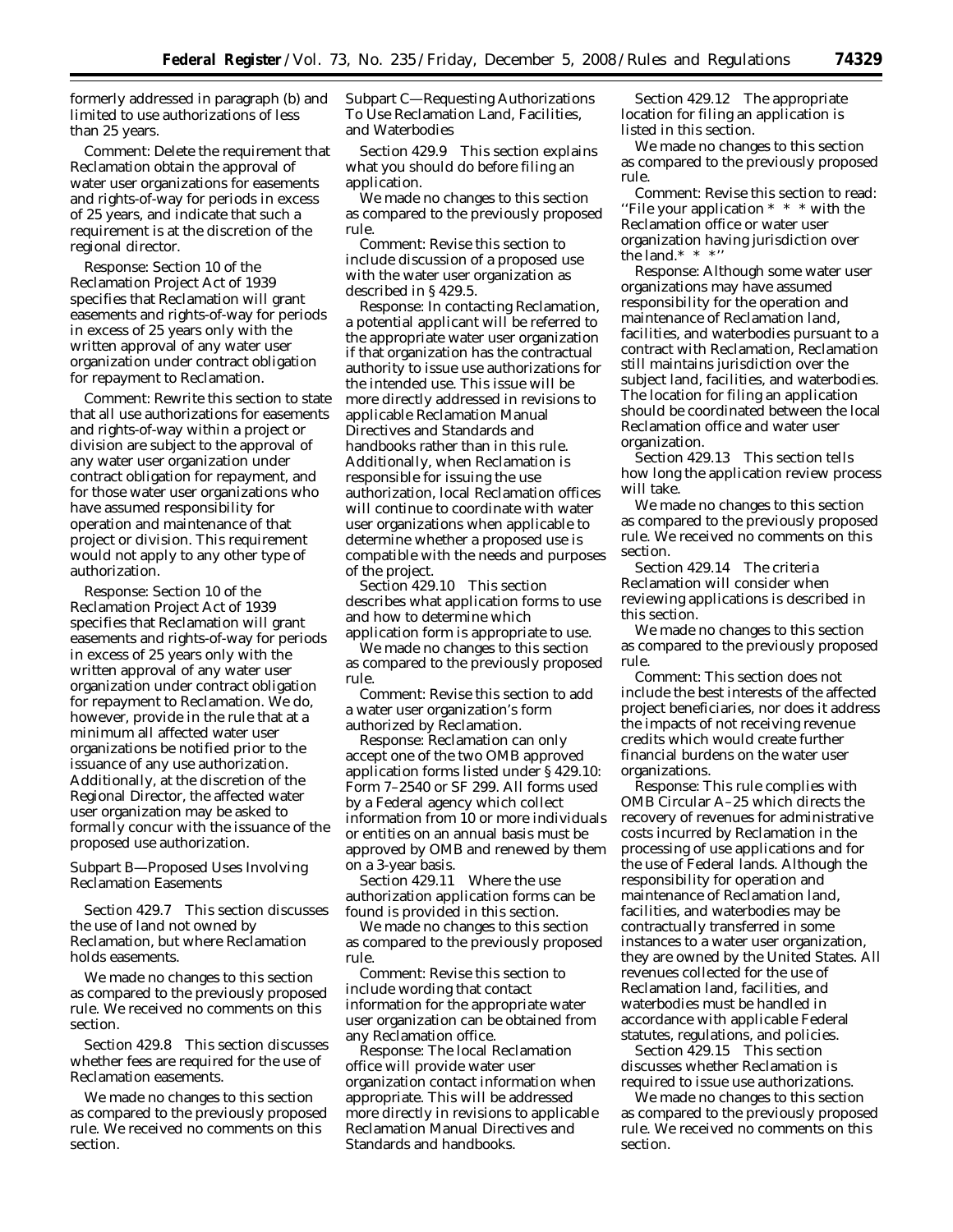Subpart D—Application Fees and Administrative Costs

Section 429.16 The amount of the application fee and when to pay the fee is described in this section.

We made no changes to this section as compared to the previously proposed rule. We received no comments on this section.

Section 429.17 This section explains under what circumstances

administrative costs will be collected. We made no changes to this section as compared to the previously proposed

rule. We received no comments on this section. Section 429.18 This section explains

when administrative costs will be due and payable.

We made no changes to this section as compared to the previously proposed rule.

*Comment:* Administrative costs should include a reasonable charge for project related land, facilities, and waterbodies for the benefit of the project beneficiaries.

*Response:* OMB Circular A–25 provides our authority to collect administrative costs that are incurred by us in processing a use application for an authorization to use Reclamation land, facilities, or waterbodies. We do not have authority to collect administrative costs for any other entity.

Section 429.19 This section describes what the process is when the initial estimate for administrative costs is insufficient.

We made no changes to this section as compared to the previously published rule. We received no comments on this section.

Section 429.20 This section describes how to request a detailed explanation of the administrative costs.

We made no changes to this section as compared to the previously proposed rule. We received no comments on this section.

Section 429.21 This section describes what occurs if the administrative costs are overpaid.

We made no changes to this section as compared to the previously proposed rule. We received no comments on this section.

Section 429.22 This section discusses whether future administrative costs can be charged after a use authorization is issued by Reclamation.

We made no changes to this section as compared to the previously proposed rule. We received no comments on this section.

Subpart E—Use Fees

*Comment:* This subpart fails to include the best interests of the affected

project beneficiaries by not charging a reasonable fee for the project beneficiaries and not providing those reasonable fees as revenue credits to the benefit of the affected project.

*Response:* This rule complies with OMB Circular A–25 which directs the recovery of revenues for the use of Federal lands. Although the responsibility for operation and maintenance of Reclamation land, facilities, and waterbodies may be contractually transferred in some instances to a water user organization, they are owned by the United States. All revenues collected for the use of Reclamation land, facilities, and waterbodies must be handled in accordance with applicable Federal statutes, regulations, and policies.

Section 429.23 How Reclamation determines use fees is described in this section.

We made no changes to this section as compared to the previously proposed rule.

*Comment:* Increased fees have adverse impacts on cabin owners forcing them from their cabins.

*Response:* This rule does not set fees for cabins or any other use of Reclamation land, facilities, or waterbodies. Use fees are established on a case-by-case basis as determined by a valuation process or competitive bidding.

*Comment:* This section must be defined more clearly as well as accurately.

*Response:* The Reclamation Manual Directive and Standard, *Real Property Appraisal*, LND 05–01, which may be found at *[http://www.usbr.gov/](http://www.usbr.gov)* outlines in depth the valuation process for determining use fees. The alternative method that may be used under this section for determining use fees is the competitive bidding process.

Section 429.24 This section explains when use fees should be paid.

We made no changes to this section as compared to the previously proposed rule. We received no comments on this section.

Section 429.25 This section describes the length of time allowed to both submit a use fee payment and accept the offered use authorization.

We made no changes to this section as compared to the previously proposed rule. We received no comments on this section.

Subpart F—Reductions or Waivers of Application Fees, Administrative Costs, and Use Fees

Section 429.26 This section describes under what conditions Reclamation may waive or reduce costs or fees.

We made minor editorial changes to this section.

*Comment:* This section does not take into consideration the affect that waiving fees would have on water user organizations. The requirement to collect fair market value should be retained.

*Response:* Section 6 of OMB Circular A–25 allows for a reduced fee or waiver under certain circumstances and we have simply incorporated this concept into this rule. As listed under § 429.23, we are required to collect a use fee based on a valuation or competitive bidding process unless the use fees have been waived by the applicable regional director. All revenues collected for the use of Reclamation land, facilities, and waterbodies must be handled in accordance with applicable Federal statutes, regulations, and policies.

*Comment:* Costs and fees associated with obtaining Reclamation's approval for an easement, right-of-way, or other authorized use should be automatically waived for applicants that are public entities.

*Response:* Public entities and others who believe they may be eligible for a waiver of some or all fees associated with the use of Reclamation land, facilities, or waterbodies may request such a waiver from the applicable Regional Director.

Subpart G—Terms and Conditions of Use Authorizations

Section 429.27 This section describes the general information that is contained in each use authorization.

We made no changes to this section as compared to the previously proposed rule. We received no comments on this section.

Section 429.28 Terms and conditions that apply to all use authorizations from Reclamation are outlined in this section.

We made changes to this section as compared to the previously proposed rule. Under § 429.28(a)(3) we clarified when Reclamation may terminate a use authorization. These now include, but are not limited to, events such as a natural disaster or threats to public health and safety. We also modified § 429.28(a)(4) by deleting the condition that lack of use in a 2-year timeframe may result in the termination of a use authorization. We added the condition that failure to construct during the timeframe specified in the use authorization may constitute a presumption of abandonment and cause for termination.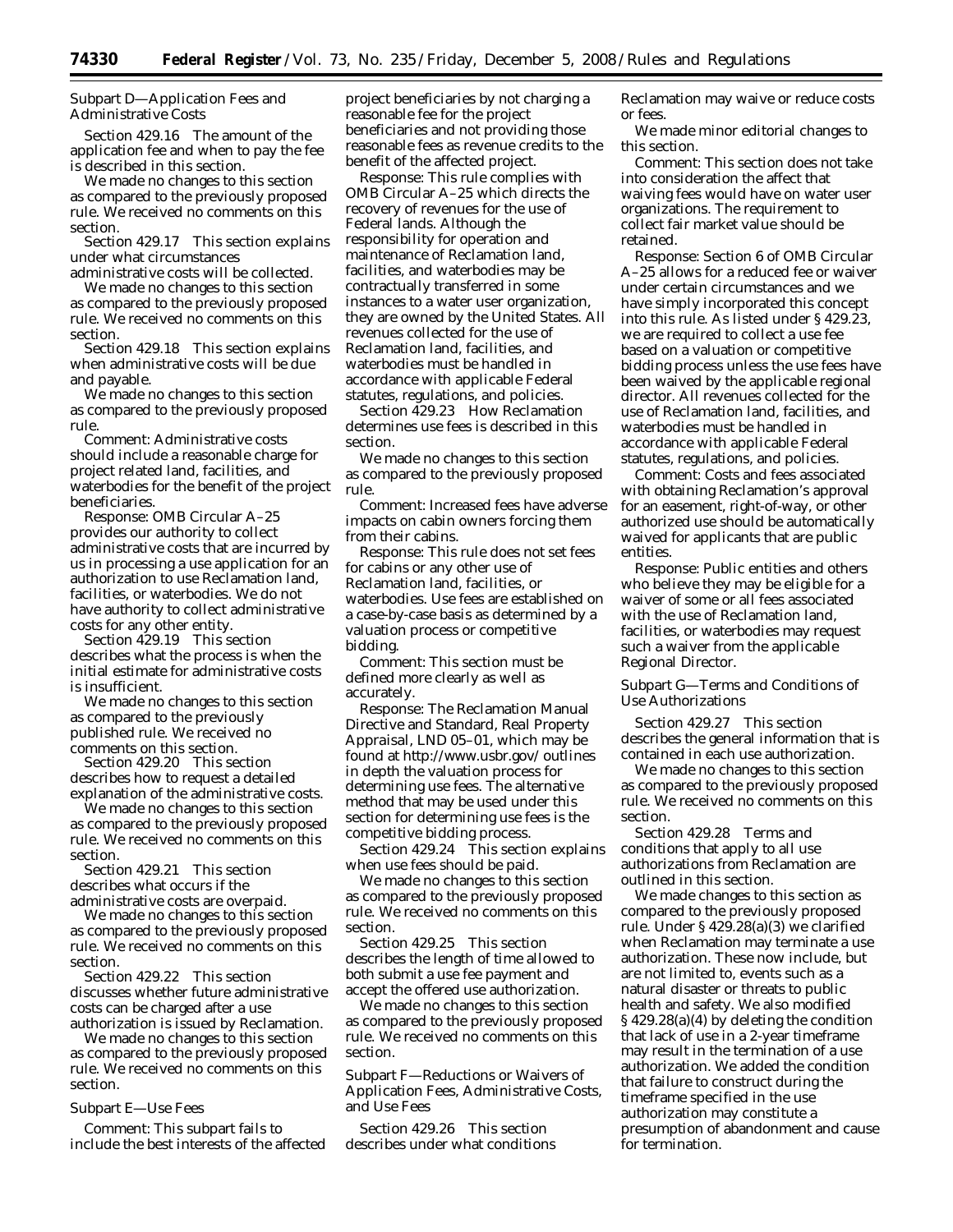*Comment:* The proposed rule allows existing docks to stay for now. However, it also gives Reclamation unilateral authority to terminate dock permits at any future point without public comment.

*Response:* We have revised § 429.28 to clarify under what conditions an authorization could be terminated without public comment. Additionally, § 429.32(a) has been revised to more clearly explain the public process that would be required prior to Reclamation making a determination that authorizations for existing private exclusive recreational and residential use would be terminated.

*Comment:* Under the proposed rule, individuals holding valid permits who do not construct or use their boat docks for a period of two years can lose their permits forever through a presumption of abandonment.

*Response:* We have revised § 429.28(a)(4) by removing the 2-year timeframe and adding the condition that construction must occur within the timeframe specified in the use authorization or the use authorization may be terminated.

*Comment:* It appears that this document may be in violation of First Amendment rights by denying the right to appeal.

*Response:* All final determinations made by Reclamation may be appealed using the process outlined in subpart I of this rule.

Section 429.29 This section describes additional terms and conditions or requirements that will be included in a use authorization.

We made no changes to this section as compared to the previously proposed rule. We received no comments on this section.

Section 429.30 This section explains whether a use authorization can be transferred or assigned to another individual or entity.

We made changes to this section as compared to the previously proposed rule to incorporate revisions made regarding the transfer of authorizations for existing private exclusive recreational or residential uses as described under § 429.32(e).

*Comment:* The proposed rule does not recognize homeowners' rights to transfer their dock permits should they sell their lakeside homes or pass them on to their heirs. Transfer authority is solely at the discretion of the local Reclamation office. This right should be recognized in the rule. Reclamation authority over transfers should be limited to record keeping and permit compliance.

*Response:* The conditions for transfer of use authorizations for existing private

exclusive recreational or residential uses are now under 429.32(e). Notification of transfers must be provided to Reclamation in advance of the transfer. Holders of use authorizations should keep in mind, however, that a use authorization for private exclusive recreational or residential use does not vest an interest in Reclamation land, facilities, or waterbodies with the holder of the use authorization.

Subpart H—Terms and Conditions of Use Authorizations

Section 429.31 This section describes what the prohibited uses are on Reclamation land, facilities, and waterbodies.

We made changes to this section as compared to the previously proposed rule.

Section 429.31(b) now reflects that improvements made within the terms and conditions of an existing use authorization will not be considered a new private exclusive recreational or residential use. These improvements may include those necessary to maintain or repair the authorized use. Expansions of the authorized use within the terms and conditions of the existing authorization may also be allowed. Any such expansions should, however, be reviewed by the local Reclamation office prior to initiating the activity to ensure that the planned change is truly within the terms of the use authorization.

Additionally, § 429.31(b)(1) has been moved and incorporated into the definition of *private exclusive recreational and residential use* under § 429.2 and § 429.31(b)(2) has been moved to § 429.4(b)

*Comment:* Reword § 429.31(b) to state that uses outside an already existing permitted area would be prohibited. This would allow improvements, expansions, or repairs within the existing footprint of an existing authorized use.

*Response:* We have revised § 429.31(b) to incorporate the intent of this comment. Improvements, expansions, or repairs of the authorized use within the terms and conditions of the existing authorization may also be allowed. Any such improvements, expansions, or repairs should, however, be reviewed by the local Reclamation office prior to initiating the activity to ensure that the planned change is truly within the terms of the use authorization.

*Comment:* Prohibitions against new docks on lakes with limited public facilities are inconsistent with both Congressional mandates and agency principles. Requiring property owners to use limited public boat dock moorings reduces recreational opportunities for the public.

*Response:* Under this rule, new public docks are not prohibited. When as a result of an appropriate public planning process a need for additional public facilities is shown, we will explore opportunities to construct needed facilities under existing project authorities or seek managing partners willing to construct and maintain such facilities.

*Comment:* New landscaping is prohibited under the proposed rule while existing authorizations are grandfathered. Since use authorizations for landscaping have not as yet been issued by the local office, these uses would now be prohibited and subject to civil and criminal penalties. Homeowners' efforts to improve the shoreline in accordance with the resource management plan should be encouraged.

*Response:* New landscaping that falls within the parameters of an existing authorization for private exclusive recreational or residential use will not be considered new private exclusive recreational or residential use as stated under § 429.31(b). Applications submitted for a use authorization for landscaping will be reviewed and evaluated on a case-by-case basis by the local or regional Reclamation office.

Section 429.32 How Reclamation will address existing uses which are otherwise prohibited is discussed in this section.

The majority of comments received relate to this section of the proposed rule. Most of the commenters hold existing use authorizations for cabin sites or other recreational or residential uses, including boat docks, on Reclamation land, facilities, or waterbodies.

In response to comments received and to improve the clarity of this section, we have made several changes to this section as follow:

Paragraph (a) of this section more thoroughly describes the public process we will use when determining whether existing private exclusive recreational or residential uses remain compatible with public needs or project purposes. The minimum timeframe for such reviews has been increased from 5 years to 20 years, except for those instances where part 21 of this title requires reviews at least every 5 years. In addition, clarification was incorporated on how holders of existing use authorizations would be notified of opportunities for public participation.

Paragraphs (b), (c), and (d) of this section now address how and when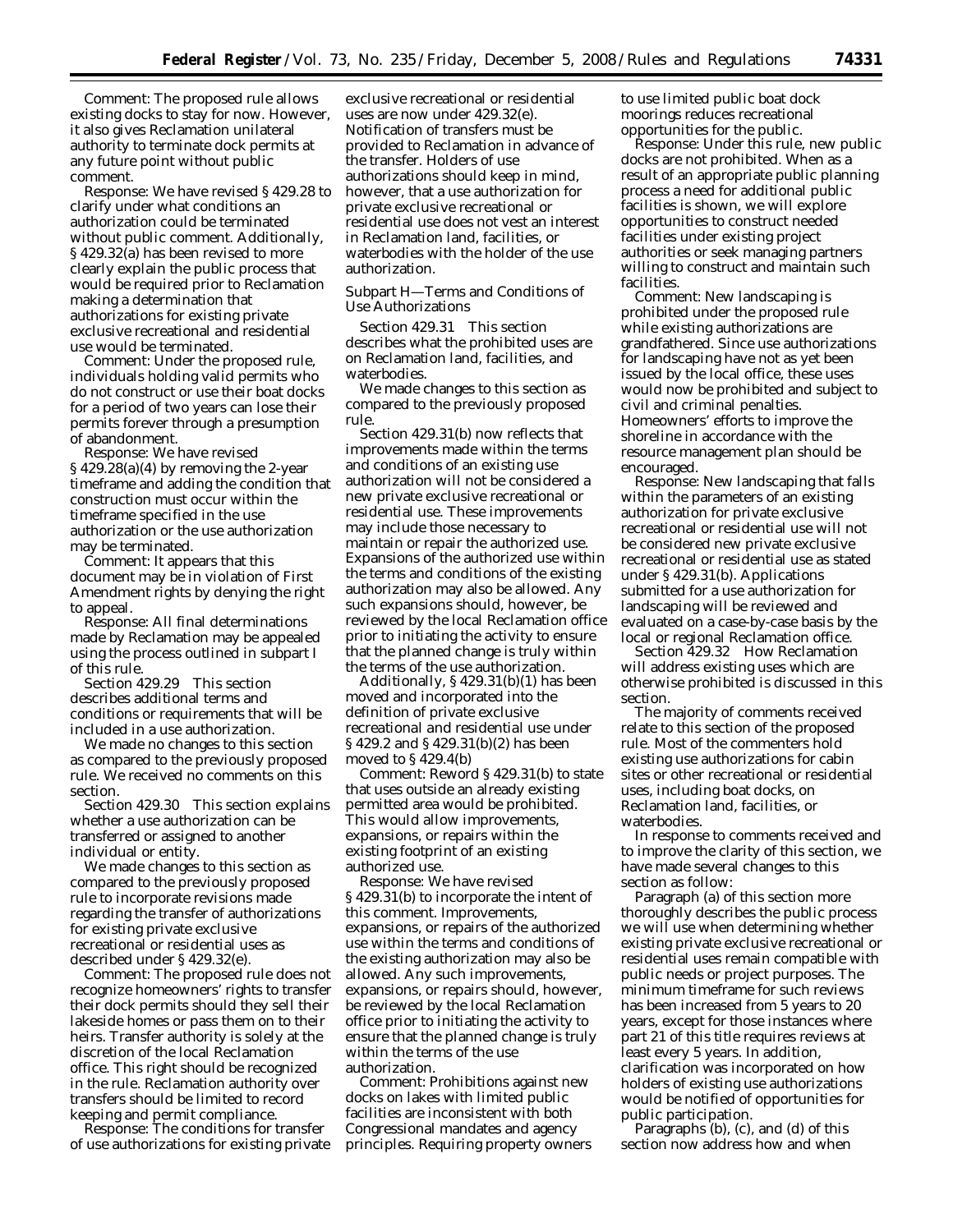reviews of compliance with environmental, health and safety, and financial requirements will be conducted and how those results will be provided to the holder of the use authorization.

Paragraph (e) of this section was added to address the conditions for transferring existing authorizations for private exclusive recreational and residential uses.

Minor editorial changes were made to paragraph (f) (previously paragraph (e)) of this section.

No changes other than re-lettering were made to paragraphs (g), (h) and (j) (previously paragraphs (f), (g) and (i)) of this section.

A clarification was made to paragraph (i) (previously paragraph (h)) of this section concerning what use authorizations could not be renewed, transferred, etc.

*Comment:* The proposed rule provides no rationale for reversing the regulations previously proposed. Reclamation is not authorized to provide for private exclusive use. The proposed rule would violate Reclamation's Congressional mandate to provide for public recreation. We strongly object to the change in the proposed rule to allow private exclusive use to continue. Please do not privatize our public lands.

*Response:* Under this rule existing private exclusive recreational and residential uses will be discontinued when, through a public process, a determination is made that the needs of the public or of Reclamation projects are not being adequately met. We will continue to take into consideration the needs of the public in the management of these lands, facilities, and waterbodies.

*Comment:* The U.S.D.A. Forest Service regulations contain better protections for cabin owners and recognition of appropriate time periods which are omitted in this section.

*Response:* The U.S.D.A. Forest Service and Reclamation are governed by different Federal statutes, regulations, and policies that determine how both agencies manage cabin sites on Federal lands for which they have management responsibilities.

*Comment:* The term for compliance reviews should be expanded from 5 years to 20 years and reviews should be done on a lake-wide basis since individual dock compliance will occur at permit renewal.

*Response:* This section has been revised to reflect that we will conduct reviews for determinations as to compatibility with public needs and project purposes at least once every 20

years unless required otherwise by part 21 of this title. Compliance reviews for the criteria found under § 429.32(b) will be conducted once every 5 years since it is not appropriate to review, for example, an area any less frequently to determine if there are health and safety concerns.

*Comment:* The 90-day notification period to authorization holders for correction of identified deficiencies is not adequate in areas where weather limitations could impact their ability to bring their use into compliance with the requirements.

*Response:* Section 429.32(c) allows a minimum of 90 days to be provided to make corrections. Local managers will work with authorization holders to establish reasonable timeframes for curing deficiencies. Additionally, the compliance review reports will be provided to the holder of the use authorization by certified mail, return receipt requested.

*Comment:* Reclamation has no requirement to inform permit holders of expiring permits which could result in permanent loss of docks for unaware homeowners who miss renewal deadlines. Permit holders should be notified at least 90 days prior to permit expiration dates. Reclamation offices issuing permits should be given discretionary authority to reinstate lapsed permits where lack of notice or other extenuating circumstances can be shown.

*Response:* Section 429.32(d) has been revised to include written notification to the holder of an authorization for existing private exclusive recreational or residential use with the results of the compliance review that will be completed at least 6 months prior to the expiration date of the authorization. The notification will be sent at least 90 days prior to the expiration of the authorization and will include a reminder that it is time to renew the use authorization.

*Comment:* All dock permits should be for a term of 20 years.

*Response:* Under § 429.32(f) renewals of authorizations for all private exclusive recreational or residential will not exceed 20 year terms. The determination as to the appropriate length of the term which may be up to 20 years will be made on a case-by-case basis by the issuing Reclamation office.

*Comment:* Our existing use authorizations for private exclusive recreational and residential uses will not be renewed upon expiration.

*Response:* We will renew private exclusive recreational and residential use authorizations provided that the

requirements of this final rule continue to be met.

Section 429.33 This section describes the consequences for using Reclamation land, facilities, and waterbodies without authorization.

We made changes to this section compared to the previously proposed rule. Paragraph (a) of this section was rewritten and is now a new paragraph (g) which discusses when legal action under part 423 of this chapter may apply.

*Comment:* Potential penalties under this proposed rule give Reclamation officials the right to hand out jail terms to people failing to remove docks for which permits have lapsed or been denied.

*Response:* Reclamation officials cannot unilaterally impose jail terms for violations. Penalties for unauthorized use of Reclamation land, facilities, or waterbodies are established under part 423 of this chapter not under this rule. We have added a new paragraph (g) to this section to clarify that a violation may be subject to legal action including criminal prosecution under part 423 of this chapter.

*Comment:* Fines levied can be retroactively assessed to the date of infraction. Interest on penalties should accrue from the date an individual is notified in writing of any violation.

*Response:* We reviewed this issue and determined it is appropriate to charge use fees as well as any penalties and interest from the date that the unauthorized use commenced. Those that use Reclamation land, facilities, or waterbodies without authorization should not be treated the same as those who have complied with the requirements. The application of interest from the date the unauthorized use commenced incorporates this concept.

#### Subpart I—Decisions and Appeals

Section 429.34 The decisionmaker for Reclamation's final determinations is listed in this section and provides when that decision will be effective.

We made minor editorial changes to this section as compared to the previously proposed rule. We received no comments on this section.

Section 429.35 This section explains if and when an appeal can be made to a final determination.

We made changes to this section as compared to the previously proposed rule to clarify that the appeal process applies to final determinations and to specify that you can appeal a Regional Director's final determination to the Commissioner within 30 days of the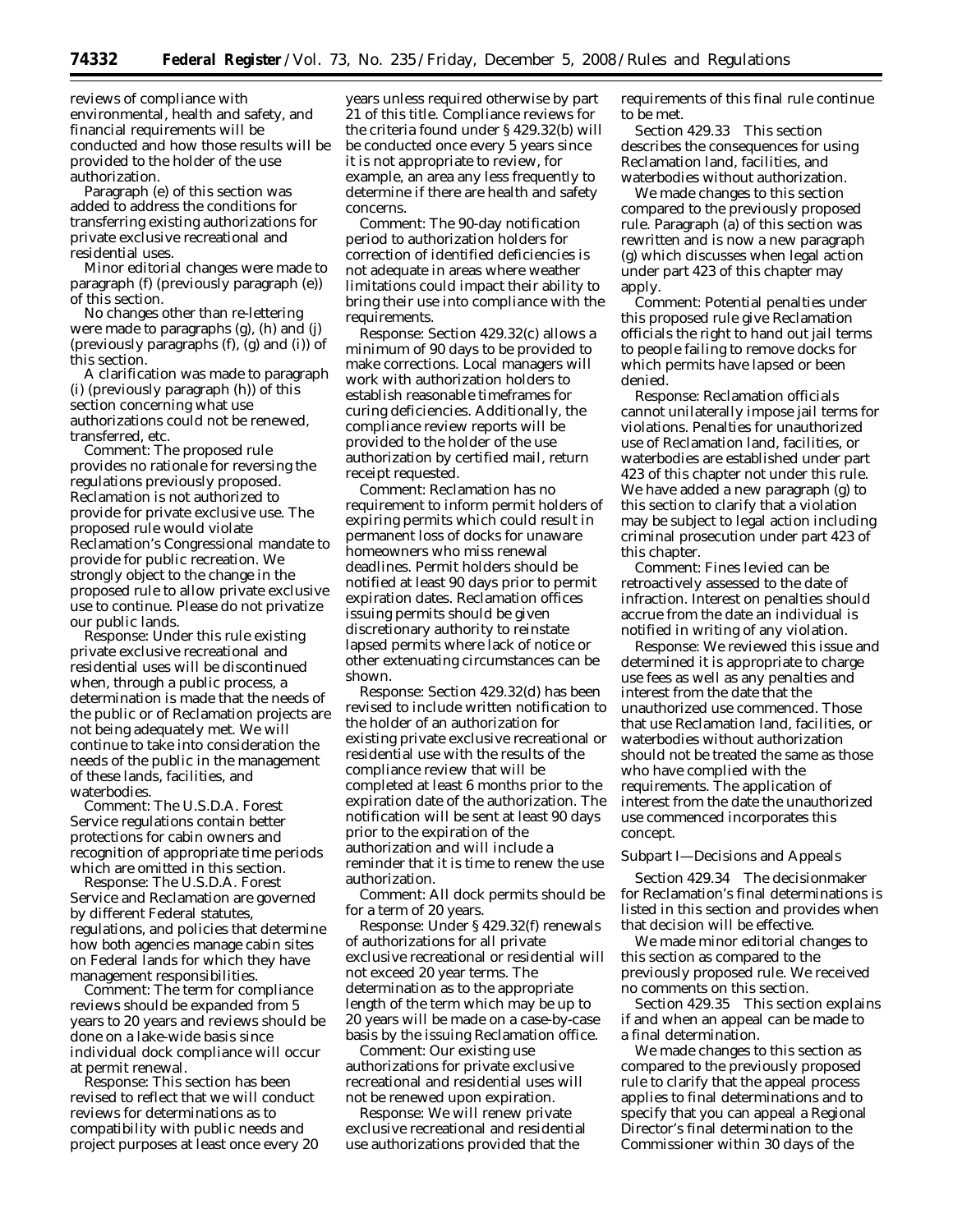postmark date of a Regional Director's letter of final determination.

*Comment:* The 30-day appeal period should commence on the date of receipt of decision.

*Response:* We changed this section to state that you can appeal a Regional Director's final determination to the Commissioner within 30 days of the postmark date of a Regional Director's letter of final determination.

Section 429.36 This section describes if and when a Commissioner's decision can be appealed. The process

for and timeliness of such an appeal is also discussed in this section.

We added paragraph (c) to this section to clarify that the Commissioner's decision will take effect upon issuance and remain in effect unless a stay is specifically requested and granted by the Director, Office of Hearing and Appeals.

We received no comments on this section.

Section 429.37 This section discusses what happens to monies owed to the United States during an appeal process.

We made a change to this section as compared to the previously proposed rule to clarify that interest does not accrue when a stay has been issued at any point in the appeal process.

We received no comments on this section.

## **VI. Distribution Table**

The following table indicates each section of the original 1983 rule, as modified in 2006, and where each was incorporated into the proposed rule or not included as the case may be.

| 429.1.<br>429.2.<br>429.23.<br>$429.33(a)$ and (c).<br>$429.33(a)$ and (b).<br>429.26.<br>Removed.<br>429.7(b); 429.12; and 429.14.<br>429.10.<br>Removed. Now contained in Application Forms.<br>429.16; 429.20-429.22; and 429.26.<br>429.26.<br>$429.13(a)$ and (b).<br>429.19; 429.22.<br>429.23-429.25<br>Removed. See Preamble.<br>429.27-429.30.<br>429.6.<br>Removed.<br>$429.28(a)(3)$ .<br>429.28(a)(1).<br>Removed.<br>$429.28(a)(2)$ , $(3)$ , and $(4)$ .<br>429.28(a)(1).<br>429.28(b).<br>429.34(a) and (b); 429.35(a), (b), and (c).<br>$429.36(a)$ and (b).<br>Removed.<br>429.1; 429.3-429.6.<br>$429.4(a)$ .<br>429.26.<br>$429.4(g)$ .<br>Removed.<br>429.1; 429.3. | Old section | New section |  |  |
|-----------------------------------------------------------------------------------------------------------------------------------------------------------------------------------------------------------------------------------------------------------------------------------------------------------------------------------------------------------------------------------------------------------------------------------------------------------------------------------------------------------------------------------------------------------------------------------------------------------------------------------------------------------------------------------------|-------------|-------------|--|--|
|                                                                                                                                                                                                                                                                                                                                                                                                                                                                                                                                                                                                                                                                                         |             |             |  |  |
|                                                                                                                                                                                                                                                                                                                                                                                                                                                                                                                                                                                                                                                                                         |             |             |  |  |
|                                                                                                                                                                                                                                                                                                                                                                                                                                                                                                                                                                                                                                                                                         |             |             |  |  |
|                                                                                                                                                                                                                                                                                                                                                                                                                                                                                                                                                                                                                                                                                         |             |             |  |  |
|                                                                                                                                                                                                                                                                                                                                                                                                                                                                                                                                                                                                                                                                                         |             |             |  |  |
|                                                                                                                                                                                                                                                                                                                                                                                                                                                                                                                                                                                                                                                                                         |             |             |  |  |
|                                                                                                                                                                                                                                                                                                                                                                                                                                                                                                                                                                                                                                                                                         |             |             |  |  |
|                                                                                                                                                                                                                                                                                                                                                                                                                                                                                                                                                                                                                                                                                         |             |             |  |  |
|                                                                                                                                                                                                                                                                                                                                                                                                                                                                                                                                                                                                                                                                                         |             |             |  |  |
|                                                                                                                                                                                                                                                                                                                                                                                                                                                                                                                                                                                                                                                                                         |             |             |  |  |
|                                                                                                                                                                                                                                                                                                                                                                                                                                                                                                                                                                                                                                                                                         |             |             |  |  |
|                                                                                                                                                                                                                                                                                                                                                                                                                                                                                                                                                                                                                                                                                         |             |             |  |  |
|                                                                                                                                                                                                                                                                                                                                                                                                                                                                                                                                                                                                                                                                                         |             |             |  |  |
|                                                                                                                                                                                                                                                                                                                                                                                                                                                                                                                                                                                                                                                                                         |             |             |  |  |
|                                                                                                                                                                                                                                                                                                                                                                                                                                                                                                                                                                                                                                                                                         |             |             |  |  |
|                                                                                                                                                                                                                                                                                                                                                                                                                                                                                                                                                                                                                                                                                         |             |             |  |  |
|                                                                                                                                                                                                                                                                                                                                                                                                                                                                                                                                                                                                                                                                                         |             |             |  |  |
|                                                                                                                                                                                                                                                                                                                                                                                                                                                                                                                                                                                                                                                                                         |             |             |  |  |
|                                                                                                                                                                                                                                                                                                                                                                                                                                                                                                                                                                                                                                                                                         |             |             |  |  |
|                                                                                                                                                                                                                                                                                                                                                                                                                                                                                                                                                                                                                                                                                         |             |             |  |  |
|                                                                                                                                                                                                                                                                                                                                                                                                                                                                                                                                                                                                                                                                                         |             |             |  |  |
|                                                                                                                                                                                                                                                                                                                                                                                                                                                                                                                                                                                                                                                                                         |             |             |  |  |
|                                                                                                                                                                                                                                                                                                                                                                                                                                                                                                                                                                                                                                                                                         |             |             |  |  |
|                                                                                                                                                                                                                                                                                                                                                                                                                                                                                                                                                                                                                                                                                         |             |             |  |  |
|                                                                                                                                                                                                                                                                                                                                                                                                                                                                                                                                                                                                                                                                                         |             |             |  |  |
|                                                                                                                                                                                                                                                                                                                                                                                                                                                                                                                                                                                                                                                                                         |             |             |  |  |
|                                                                                                                                                                                                                                                                                                                                                                                                                                                                                                                                                                                                                                                                                         |             |             |  |  |
|                                                                                                                                                                                                                                                                                                                                                                                                                                                                                                                                                                                                                                                                                         |             |             |  |  |
|                                                                                                                                                                                                                                                                                                                                                                                                                                                                                                                                                                                                                                                                                         |             |             |  |  |
|                                                                                                                                                                                                                                                                                                                                                                                                                                                                                                                                                                                                                                                                                         |             |             |  |  |
|                                                                                                                                                                                                                                                                                                                                                                                                                                                                                                                                                                                                                                                                                         |             |             |  |  |
|                                                                                                                                                                                                                                                                                                                                                                                                                                                                                                                                                                                                                                                                                         |             |             |  |  |
|                                                                                                                                                                                                                                                                                                                                                                                                                                                                                                                                                                                                                                                                                         |             |             |  |  |
|                                                                                                                                                                                                                                                                                                                                                                                                                                                                                                                                                                                                                                                                                         |             |             |  |  |

## **VII. Procedural Requirements**

## *1. Regulatory Planning and Review (Executive Order (E.O.) 12866)*

OMB has determined that this rule is not a significant rule and has not reviewed this rule under the requirements of E.O. 12866. We have evaluated the impacts of this rule as required by E.O. 12866 and have determined that it is not a significant regulatory action. The results of our evaluation follow:

(a) This rule will not have an effect of \$100 million or more on the economy. It would not adversely affect in any material way the economy, productivity, competition, jobs, environment, public

health or safety, or State, local, and tribal governments or communities. The original rule covered only Reclamation lands. It was modified in 2006 to explicitly incorporate uses of Reclamation facilities and waterbodies. The proposed rule requires collecting an initial, nonrefundable deposit of \$100 (referred to as the ''application fee''), the recovery of additional administrative costs in excess of the initial application fee, and a fee for the use of Reclamation land. It should be noted that this rule reduces the initial application fee from \$200 (\$150 refundable under specific circumstances) to a nonrefundable \$100 application fee. The rule does not change the requirement for full cost

recovery of additional administrative costs in excess of the \$100 nonrefundable application fee or the requirement to collect the fee for use of Reclamation land, facilities, and waterbodies. Like the current rule, this rule provides for waivers or reductions of costs and fees under unique circumstances as determined to be appropriate by us in compliance with OMB Circular A–25.

(b) This rule would not create a serious inconsistency or otherwise interfere with an action taken or planned by another agency. Since this rule is specific to Reclamation land, facilities, and waterbodies, any impact on another agency would be minimal.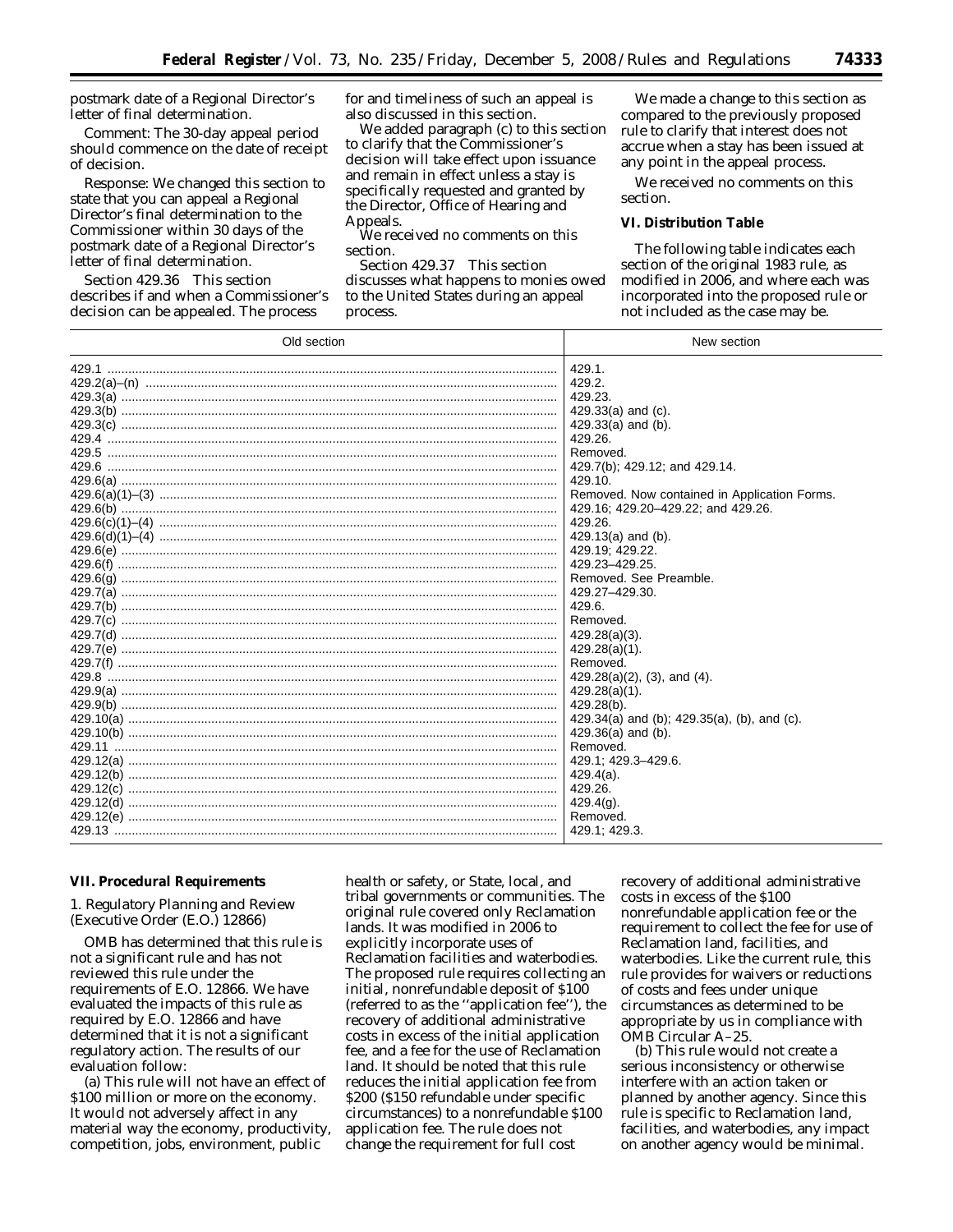Nevertheless, nothing in this rule precludes us from cooperating with other agencies on proposed actions that may impact or require the use of Reclamation's land, facilities, and waterbodies. An example of our working with other agencies is this rule's requirement to use Standard Form (SF) 299, Application for Transportation and Utility Systems and Facilities on Federal Lands, under E.O. 13327. The purpose of E.O. 13327 is to promote the efficient and economical use of America's real property assets. This proposed rule also requires the use of Form 7–2540, Bureau of Reclamation Right-of-Use Application Form, for all other requested uses.

(c) This rule does not alter the budgetary effects of entitlements, grants, user fees, concessions, loan programs, water contracts, management agreements, or the rights and obligations of their recipients.

(d) This rule does not raise any novel legal or policy issues. The recovery of administrative fees and charging of application and use fees are required by the IOAA, OMB Circular A–25, and the current rule.

#### *2. Regulatory Flexibility Act*

The Department of the Interior (Interior) certifies that this document will not have a significant economic effect on a substantial number of small entities under the Regulatory Flexibility Act (5 U.S.C. 601 *et seq.*). This rule does not impose a requirement for small businesses to report or keep records on any of the requirements contained in this rule. A small business's wish to apply to use Reclamation land, facilities, or waterbodies is strictly voluntary. One of the purposes of this rule is to provide small business applicants and others with the requirements they must follow when applying for such a use. An Initial Regulatory Flexibility Analysis is not required and, accordingly, a Small Entity Compliance Guide is not required.

#### *3. Small Business Regulatory Enforcement Fairness Act*

This proposed rule is not a major rule under the Small Business Regulatory Enforcement Fairness Act (5 U.S.C.  $804(2)$ ). This rule:

(a) Does not have an annual effect on the economy of \$100 million or more. There are no major changes in the costs or fees charged to applicants.

(b) Will not cause a major increase in costs or prices for consumers, individual industries, Federal, State, local, or tribal government agencies, or geographic regions. It is anticipated that this rule will not result in significant increases in administrative costs or use fees for any one applicant, but it will clarify for the public the basis for determining such costs and fees.

(c) Does not have significant adverse effects on competition, employment, investment, productivity, innovation, or the ability of United States-based enterprises to compete with foreignbased enterprises. The cost to the private sector requesting use of Reclamation land, facilities, or waterbodies is a small fraction of a percent of an individual entity's total cost of doing business. Under this rule, such requests are made on a voluntary basis.

#### *4. Unfunded Mandates Reform Act*

This proposed rule does not impose an unfunded mandate or a requirement to expend monies on the part of State, local, or tribal governments or communities, or the private sector of \$100 million or more annually. This rule does not have a significant or unique effect on State, local, or tribal governments or communities, or the private sector. Requests from any of these entities to use Reclamation land, facilities, and waterbodies are strictly voluntary. If a requested use is authorized by Reclamation, the recovery of administrative costs and the payment of use fees associated with such use are required by law, OMB Circular, and regulation. There are provisions to allow a reduction or waiver of such costs and fees, at our discretion, when specific criteria are met. We are not imposing a duty, requirement, or mandate on State, local, or tribal governments or communities, or the private sector to request such uses. Thus, a statement containing information required by the Unfunded Mandates Reform Act (2 U.S.C. 1531 *et seq*.) is not required.

#### *5. Takings (E.O. 12630 and E.O. 13406)*

Under the criteria in E.O. 12630 and E.O. 13406, this proposed rule does not have any implications of takings of property rights. This rule sets forth the requirements for applying to use Reclamation land, facilities, and waterbodies. It also clarifies the basis for charging application and use fees, and for the recovery of administrative costs under the requirements of the IOAA and OMB Circular A–25. A Takings Implication Assessment is not required.

#### *6. Federalism (E.O. 13132)*

Under the criteria in E.O. 13132, the rule does not have any federalism implications to warrant the preparation of a Federalism Assessment. The rule is not associated with, nor will it have

substantial direct effects on the States, on the relationship between the national government and the States, or on the distribution of power and responsibilities among the various levels of government. A Federalism Assessment is not required.

#### *7. Civil Justice Reform (E.O. 12988)*

This rule complies with the requirements of E.O. 12988. Specifically, this rule:

(a) Does not unduly burden the judicial system;

(b) Meets the criteria of section 3(a) requiring that all regulations be reviewed to eliminate errors and ambiguity and be written to minimize litigation; and

(c) Meets the criteria of section 3(b)(2) requiring that all regulations be written in clear language and contain clear legal standards.

## *8. Consultation With Indian Tribes (E.O. 13175)*

Under the criteria of E.O. 13175, Reclamation has evaluated this rule and determined that it would have no substantial effects on federally recognized Indian Tribes. This rule does not apply to land under the sovereign ownership of federally recognized Indian Tribes.

#### *9. Paperwork Reduction Act*

This rule does require information collection from 10 or more applicants and a submission under the Paperwork Reduction Act (PRA) is required. However, the information collection requirements associated with this rule have been previously submitted to OMB for review and have received approval under the requirements of the PRA. The SF 299, Application for Transportation and Utility Systems and Facilities on Federal Lands (used for access across our land, facilities, and waterbodies), was authorized by OMB No. 1004–0189, expiring on November 30, 2008. OMB also has approved the information collection in this rule (using the Bureau of Reclamation Right-of-Use Application Form 7–2540) and has assigned approval number 1006–0003, expiring on March 31, 2009. We estimate the burden associated with this latter information collection to be 2 hours per application. We use the information provided by applicants to determine the nature of the requested use and whether the requested use of our land, facilities, or waterbodies interferes with project operations or project security, or may create other issues. The information provided on the applications is also used to ensure, where appropriate and applicable, the technical and financial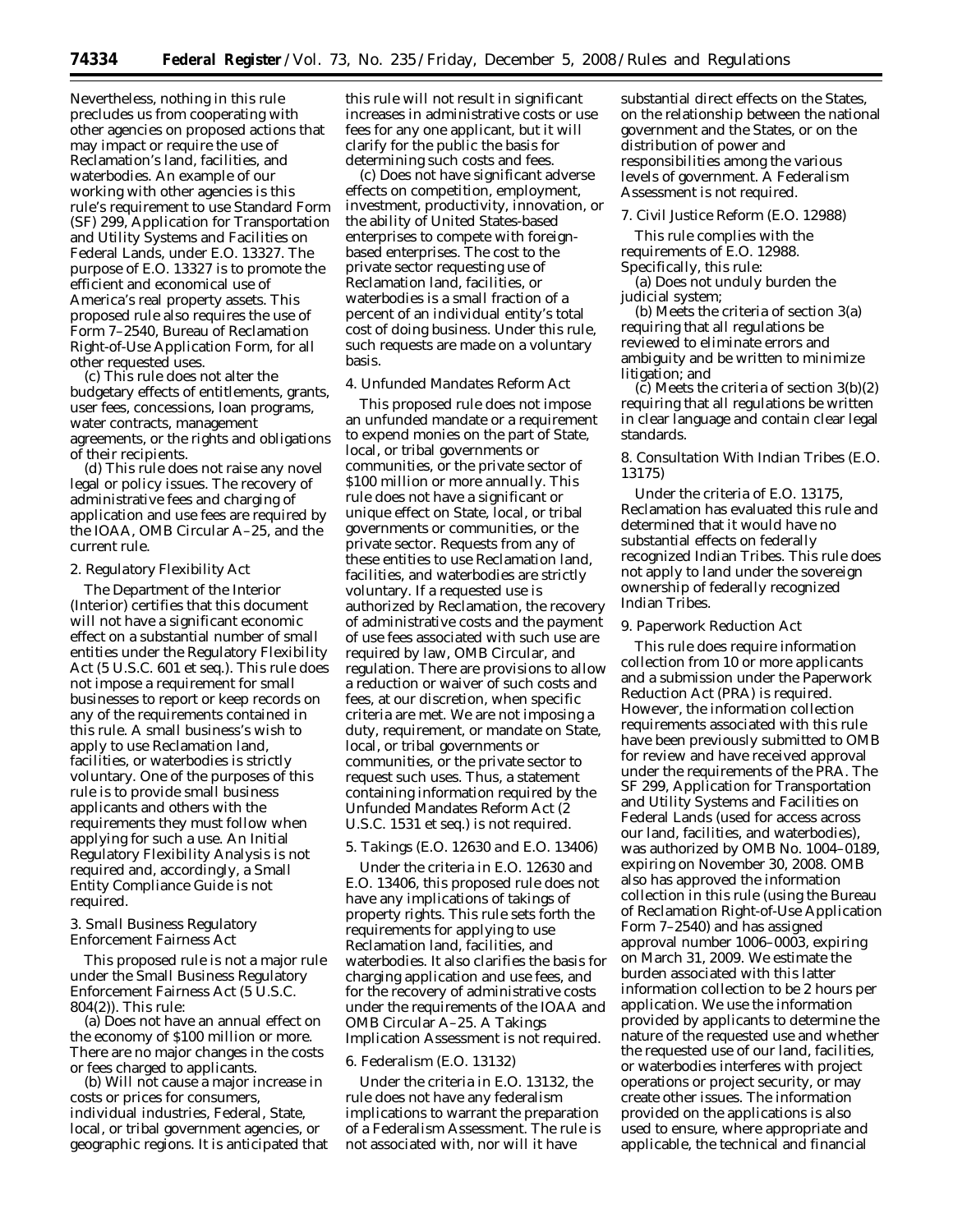resources of the applicant are sufficient to complete the construction of the infrastructure or project.

## *10. National Environmental Policy Act of 1969*

This rule does not constitute a major Federal action and would not have a significant effect on the quality of the human environment. Therefore, this rule does not require the preparation of an environmental assessment or environmental impact statement under the requirements of the National Environmental Policy Act of 1969 (42 U.S.C. 4321 *et seq.*), and its regulations.

## *11. Information Quality Act*

In developing this rule, there was no need to conduct or use a study, experiment, or survey requiring peer review under the Information Quality Act (Pub. L. 106–554).

## *12. Effects on the Energy Supply (E.O. 13211)*

This rule is not a significant energy action under the definition in the E.O. 13211. A Statement of Energy Effects is not required.

#### *13. Clarity of This Regulation*

We are required by E.O. 12866 and 12988, and by the Presidential Memorandum of June 1, 1998, to write all rules in plain language. This means each rule we publish must:

- —Be logically organized;
- —Use the active voice to address readers directly;
- —Use clear language rather than jargon; —Be divided into short sections and
- sentences; and —Use lists and tables wherever possible.

#### **List of Subjects in 43 CFR Part 429**

Administrative practice and procedures, Public lands, Reclamation, Recreation and recreation areas, and Land rights-of-way.

Dated: November 17, 2008.

## **Kris D. Polly,**

*Acting Assistant Secretary—Water and Science.* 

■ For the reasons stated in the preamble, the Bureau of Reclamation revises 43 CFR part 429 as follows:

## **PART 429—USE OF BUREAU OF RECLAMATION LAND, FACILITIES, AND WATERBODIES**

## **Subpart A—Purpose, Definitions, and Applicability**

Sec.<br>429.1

What is the purpose of this part? 429.2 What definitions are used in this part?

- 429.3 What types of uses are subject to the requirements and processes established under this part?
- 429.4 What types of uses are not subject to the requirements and processes established under this part?
- 429.5 Who is authorized to issue use authorizations under this part?
- 429.6 When must water user organizations also approve use authorizations?

#### **Subpart B—Proposed Uses Involving Reclamation Easements**

- 429.7 Can I use land where Reclamation holds an easement?
- 429.8 Is there a fee for uses involving a Reclamation easement?

#### **Subpart C—Requesting Authorization To Use Reclamation Land, Facilities, and Waterbodies**

- 429.9 What should I do before filing an application?
- 429.10 What application form should I use?
- 429.11 Where can I get the application forms?
- 429.12 Where do I file my application? 429.13 How long will the application
- review process take? 429.14 What criteria will Reclamation
- consider when reviewing applications? 429.15 Is Reclamation required to issue a use authorization?

#### **Subpart D—Application Fees and Administrative Costs**

- 429.16 How much is the application fee and when should it be paid?
- 429.17 When will Reclamation collect administrative costs?
- 429.18 When do I have to pay the administrative costs?
- 429.19 What happens if the initial estimate for administrative costs is insufficient?
- 429.20 Can I get a detailed explanation of the administrative costs?
- 429.21 If I overpay Reclamation's administrative costs, can I get a refund?
- 429.22 Can Reclamation charge me additional administrative costs after I receive a use authorization?

#### **Subpart E—Use Fees**

- 429.23 How does Reclamation determine use fees?
- 429.24 When should I pay my use fee?
- 429.25 How long do I have to submit my payment for the use fee and accept the offered use authorization?

#### **Subpart F—Reductions or Waivers of Application Fees, Administrative Costs, and Use Fees**

429.26 When may Reclamation reduce or waive costs or fees?

#### **Subpart G—Terms and Conditions of Use Authorizations**

- 429.27 What general information appears in use authorizations?
- 429.28 What terms and conditions apply to all use authorizations?
- 429.29 What other terms and conditions may be included in my use authorization?
- 429.30 May use authorizations be transferred or assigned to others?

#### **Subpart H—Prohibited and Unauthorized Uses of Reclamation Land, Facilities, and Waterbodies**

- 429.31 What uses are prohibited on Reclamation land, facilities, and waterbodies?
- 429.32 How will Reclamation address currently authorized existing private exclusive recreational and residential uses?
- 429.33 What are the consequences for using Reclamation land, facilities, and waterbodies without authorization?

#### **Subpart I—Decisions and Appeals**

- 429.34 Who is the decisionmaker for Reclamation's final determinations?
- 429.35 May I appeal Reclamation's final determination?
- 429.36 May I appeal the Commissioner's decision?
- 429.37 Does interest accrue on monies owed to the United States during my appeal process?

**Authority:** 43 U.S.C. 373; 43 U.S.C. 373b; 43 U.S.C. 387; 43 CFR part 21; Public Law 108–447, Title VIII; 31 U.S.C. 9701, as amended.

## **Subpart A—Purpose, Definitions, and Applicability**

## **§ 429.1 What is the purpose of this part?**

The purpose of this part is to notify the public that any possession or occupancy of any portion of, and the extraction or disturbance of any natural resources from Reclamation land, facilities, or waterbodies are prohibited without written authorization from Reclamation, unless excepted as listed in § 429.4. This part describes:

(a) How to apply to Reclamation for a use authorization to allow your activity on Reclamation land, facilities, and waterbodies;

(b) How Reclamation reviews and processes your application, including the criteria for approval or denial of your application;

(c) The requirement for collection of application and use fees and the recovery of administrative costs;

(d) How Reclamation determines and collects costs and fees;

(e) Prohibited uses on Reclamation land, facilities, and waterbodies;

(f) How Reclamation will address existing authorized uses which are otherwise prohibited, including the criteria for approval or denial of requests to renew these use authorizations;

(g) The process and penalties associated with resolution of unauthorized uses; and

(h) How to appeal an action or determination made under this part.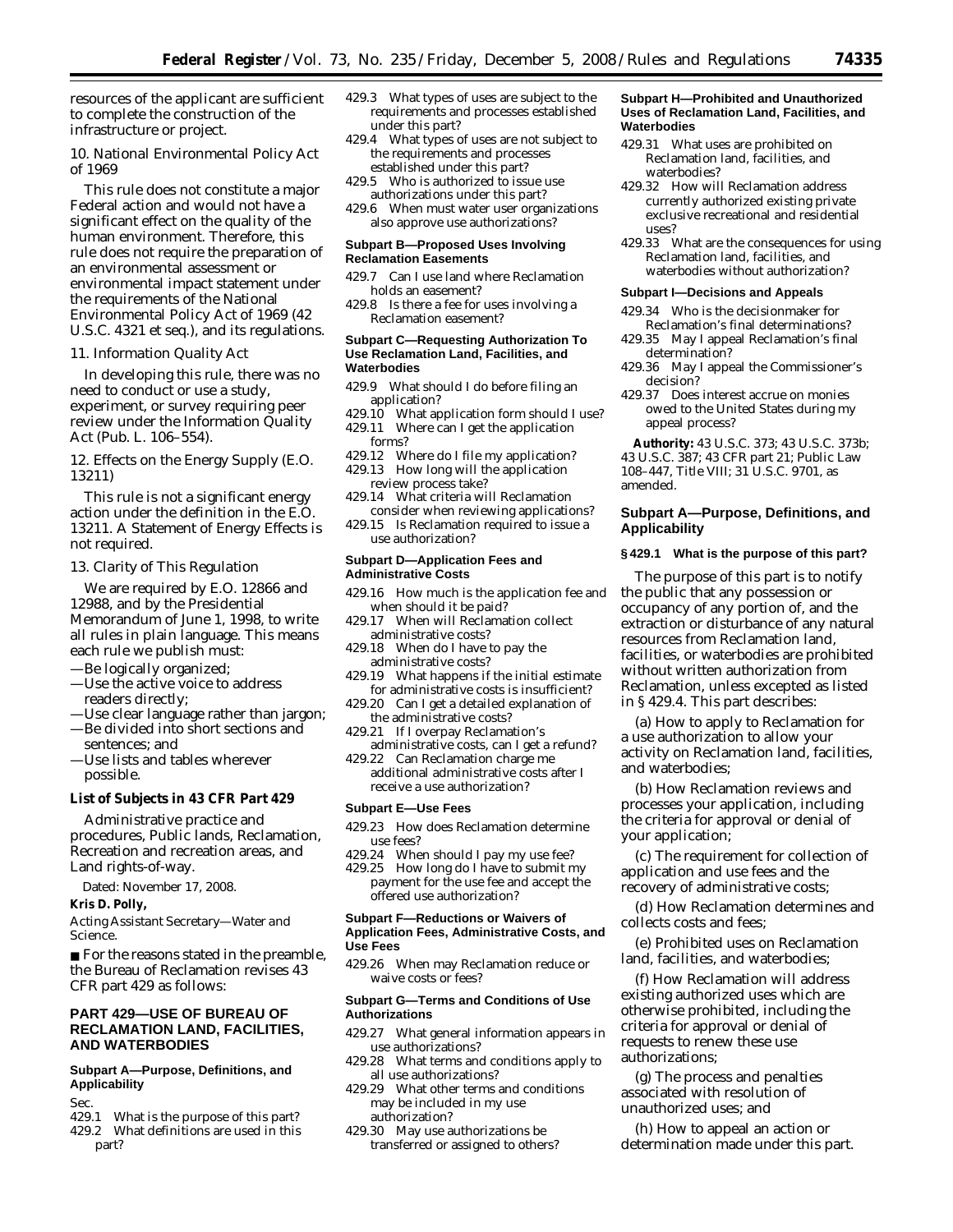## **§ 429.2 What definitions are used in this part?**

The following definitions are used in this part:

*Administrative costs* means all costs incurred by Reclamation in processing your application and all costs associated with evaluating, issuing, monitoring, and terminating your use authorization on Reclamation land, facilities, and waterbodies. Administrative costs are distinct and separate from application and use fees and typically include, but are not limited to:

(1) Determining the use fee;

(2) Evaluating and documenting environmental and cultural resources compliance;

(3) Performing engineering review;

(4) Preparation of the use

authorization; and

(5) Personnel and indirect costs directly associated with these actions.

*Applicant* means you as any person or entity (such as a private citizen, business, non-governmental organization, public entity, Indian tribe, or foreign government) who submits an application requesting use of Reclamation land, facilities, and waterbodies.

*Application* means either Form 7– 2540 or SF 299. The choice of application form is dependent on the type of use requested.

*Application fee* means a \$100 nonrefundable charge, which you must submit with your application to cover the costs of our initial review of your request. Application fees are distinct and separate from administrative costs and use fees.

*Commissioner* means the senior executive of the Bureau of Reclamation, Department of the Interior.

*Consent document* means a written agreement or notification listing conditions which will prevent unreasonable interference with our easement on non-Reclamation land.

*Cultural resource* means any prehistoric, historic, architectural, sacred, or traditional cultural property and associated objects and documents that are of interest to archaeology, anthropology, history, or other associated disciplines. Cultural resources include archaeological resources, historic properties, traditional cultural properties, sacred sites, and cultural landscapes that are associated with human activity or occupation.

*Easement* refers to an interest in land that consists of the right to use or control the land for a specific purpose, but does not constitute full ownership of the land.

*Environmental compliance* means complying with the requirements of the National Environmental Policy Act; the Endangered Species Act; the Clean Water Act; the Clean Air Act; the Comprehensive Environmental Response, Compensation, and Liability Act; applicable regulations associated with these statutes; and other related laws and regulations.

*Form 7–2540* means the Bureau of Reclamation Right-of-Use Application form required for all proposed uses of Reclamation land, facilities, and waterbodies, except those associated with construction and/or placement of transportation, communication, and utility systems and facilities.

*Grantee* means you as the recipient or holder of a use authorization regardless of the contractual format.

*Interior* means the United States Department of the Interior.

*Managing partner* means a Federal or non-Federal public entity that manages land, facilities, or waterbodies through a management agreement with Reclamation entered into pursuant to the Federal Water Project Recreation Act, as amended.

*Part 21 of this title* means Title 43 of the Code of Federal Regulations part 21, which is titled Occupancy of Cabin Sites on Public Conservation and Recreation Areas.

*Part 423 of this chapter* means Title 43 of the Code of Federal Regulations part 423, which is titled Public Conduct on Bureau of Reclamation Facilities, Lands, and Waterbodies.

*Possession or occupancy* and possess or occupy mean to control, use, or reside on Reclamation land, facilities, or waterbodies.

*Private exclusive recreational or residential use* means any use that involves structures or other improvements used for recreational or residential purposes to the exclusion of public uses that are not associated with the official management of a Reclamation project. This includes, but is not limited to the following:

(1) Cabin sites and associated improvements (including those currently defined in part 21 of this title); mobile homes, residences, outbuildings, and related structures; and associated landscaping, patios, decks, and porches;

(2) Boat houses, docks, moorings, piers, and launch ramps;

(3) Floating structures or buildings, including moored vessels used as residences or unauthorized business sites;

(4) Sites for such activities as hunting, fishing, camping, and picnicking (other than transitory uses allowed under part

423 of this chapter) that attempt to exclude general public access; and

(5) Access routes to private land, facilities, or structures when other reasonable alternative means of access is available or can be obtained.

*Public entity* means States, political subdivisions or agencies thereof; public and quasi-governmental authorities and agencies; and agencies of the Federal Government.

*Public needs* mean the recreational requirements of the general public at areas where existing authorized private exclusive recreational or residential uses are present.

*Reclamation* means the Bureau of Reclamation, United States Department of the Interior.

*Reclamation facility* means any facility under our jurisdiction. The term includes, but is not limited to, buildings, canals, dams, ditches, drains, fish and wildlife facilities, laterals, powerplants, pumping plants, recreation facilities, roads, switchyards, transmission and telecommunication lines, and warehouses.

*Reclamation land* means any land under the jurisdiction of, or administered by, Reclamation and may include, but is not limited to, the following:

(1) All land acquired by Reclamation through purchase, condemnation, exchange, or donation for Reclamation project and water related purposes;

(2) All land withdrawn by Reclamation from the public domain for Reclamation purposes; and

(3) All interests in land acquired by Reclamation, including easements and rights exercised by the United States under the 1890 Canal Act (43 U.S.C. 945).

*Reclamation law* means the Reclamation Act of June 17, 1902 (32 Stat. 388, 43 U.S.C. 371 *et seq.*), and all Acts which supplement or amend the 1902 Act.

*Reclamation project* means any land, facilities, or waterbodies used for water supply, water delivery, flood control, hydropower, or other authorized purposes including fish, wildlife, and recreation administered by Reclamation under Federal laws.

*Reclamation waterbodies* means any body of water situated on Reclamation land and under Reclamation jurisdiction. Examples of Reclamation waterbodies include, but are not limited to, reservoirs, lakes, and impoundments.

*Regional Director* means any one of the representatives of the Commissioner, or their delegates, who are responsible for managing their respective region's land, facilities, and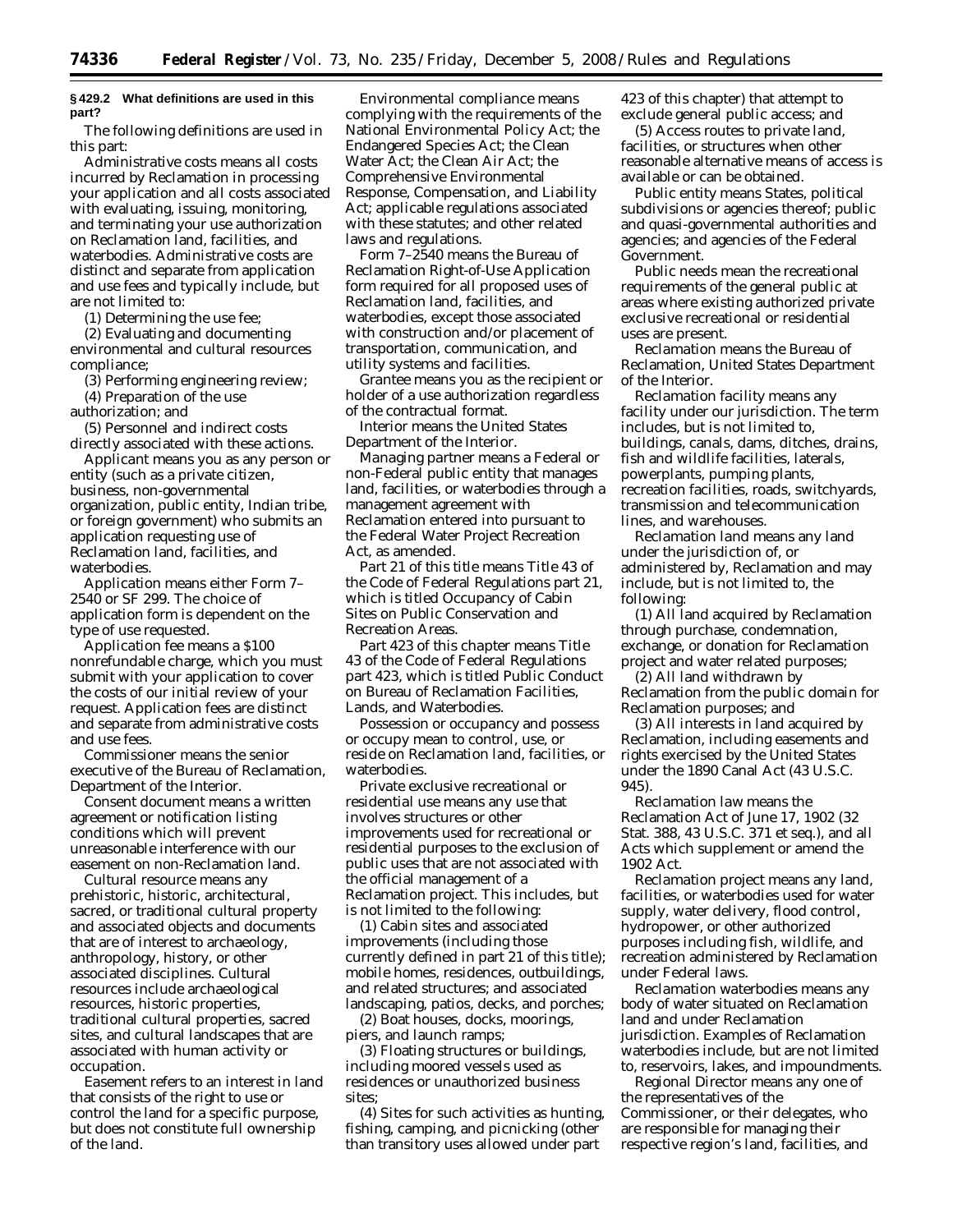waterbodies and for the decisions made under this part.

*Standard Form (SF) 299* means the form titled Application for Transportation and Utility Systems and Facilities on Federal Lands used when requesting permission for construction and/or placement of transportation, communication, or utility systems and facilities.

*Unauthorized use* means use of Reclamation land, facilities, and waterbodies without proper authorization.

*Use authorization* means a document that defines the terms and conditions under which we will allow you to use Reclamation land, facilities, and waterbodies. Use authorizations can take the form of easements, leases, licenses, permits, and consent documents. This document is also referred to as a ''right-of-use'' in part 423 of this chapter.

*Use fee* means the amount due to Reclamation for the use of Federal land, facilities, or waterbodies under our jurisdiction or control. Use fees are distinct and separate from application fees and administrative costs.

*Valuation* means the method used to establish the fee for a use authorization by appraisal, waiver valuation, or other sound or generally accepted business practice.

*Water user organization* means any legal entity established under State law that has entered into a contract with the United States pursuant to the Federal reclamation laws.

*We, us,* or *our* mean Reclamation.

*You, your, I, me,* or *my,* mean an applicant, grantee, or unauthorized user.

#### **§ 429.3 What types of uses are subject to the requirements and processes established under this part?**

Possession or occupancy of, or extraction or removal of natural resources from, Reclamation land, facilities, or waterbodies require a use authorization in accordance with this part. Typical uses of or activities on Reclamation land, facilities, or waterbodies regulated by this part include, but are not limited to the following:

(a) Commercial filming and photography;

(b) Commercial guiding and outfitting; (c) Commercial or organized sporting events;

(d) Grazing, farming, and other agricultural uses;

(e) Infrastructure, such as

transportation, telecommunications, utilities, and pipelines;

(f) Organized recreational activities, public gatherings, and other special

events that involve the possession or occupancy of Reclamation lands;

(g) Removal of, or exploration for, sand, gravel, and other mineral resources;

(h) Timber harvesting, or removal of commercial forest products or other vegetative resources; and

(i) Any other uses deemed appropriate by Reclamation, subject to the exclusions listed in § 429.4.

#### **§ 429.4 What types of uses are not subject to the requirements and processes established under this part?**

(a) Individual, non-commercial use of Reclamation land, facilities, or waterbodies for occasional activities such as hiking, camping for periods of 14 days or less during any period of 30 consecutive days, sightseeing, picnicking, hunting, swimming, boating, and fishing, consistent with applicable laws, regulations and policies. Public conduct associated with these activities is governed by part 423 of this chapter;

(b) Buildings and structures used by concessionaires or managing partners to facilitate their operations or that are made available by them for the general, non-exclusive use of the public. Examples include, but are not limited to the following:

(1) Boat docks available for short-term use by the public;

(2) Marina slips available for rent by the public;

(3) Publicly available boat ramps; (4) Houseboats available for short-

term rent by the public;

(5) Stores and restaurants;

(6) Employee housing; and

(7) Rental cabins, hotels,

campgrounds, and other short-term lodging facilities.

(c) While not subject to other requirements and processes established under this part, the following types of uses must be in compliance with the requirements in subpart H of this part:

(1) Recreational activities at sites managed by non-Federal managing partners under Public Law 89–72, titled Federal Water Project Recreation Act, July 9, 1965;

(2) Activities managed by other Federal agencies or Interior bureaus by agreement or under other authority;

(3) Activities at sites directly managed by Reclamation where fees or fee schedules are established for general public recreation use;

(4) Uses authorized under concession contracts on Reclamation land, facilities, and waterbodies;

(5) Reclamation contracts for water supply or water operations;

(6) Authorized operation and maintenance activities on Reclamation land, facilities, and waterbodies undertaken by water user organizations, or their contractors, or by Reclamation contractors;

(7) Agreements and real property interests granted for the replacement or relocation of facilities, such as highways, railroads,

telecommunication, or transmission lines or infrastructure governed by Section 14 of the Reclamation Project Act of August 4, 1939 (43 U.S.C. 389). Payments to equalize land values may still be required and administrative costs may still be recovered; and

(8) Activities specifically authorized under other Federal statutes or regulations.

#### **§ 429.5 Who is authorized to issue use authorizations under this part?**

Unless otherwise provided by law or regulation, only Reclamation or another Federal agency acting for Reclamation under delegated authority is authorized to issue use authorizations that convey an interest in Reclamation land, facilities, or waterbodies. Recreation managing partners under the Federal Water Projects Recreation Act, 16 U.S.C. 4601 *et seq.,* and water user organizations who have assumed responsibility for operation and maintenance of Reclamation land, facilities, or waterbodies, and provide a copy of the use authorization to the local Reclamation office, pursuant to a contract with Reclamation may issue limited use authorizations to third parties for activities on Reclamation land, facilities, or waterbodies when all of the following apply:

(a) The recreation managing partner or water user organization is authorized to do so under its contract with Reclamation;

(b) Such limited use authorizations do not convey ownership or other interest in the Federal real property;

(c) The uses authorized are not permanent or for an indefinite period;

(d) The limited use authorization does not provide for an automatic right of renewal;

(e) The limited use authorization is fully revocable at the discretion of Reclamation; and

(f) All revenues collected for the use of Reclamation land, facilities, and waterbodies are handled in compliance with all statutory, regulatory, and policy requirements.

#### **§ 429.6 When must water user organizations also approve use authorizations?**

(a) Use authorizations for easements and rights-of-way for periods in excess of 25 years are also subject to approval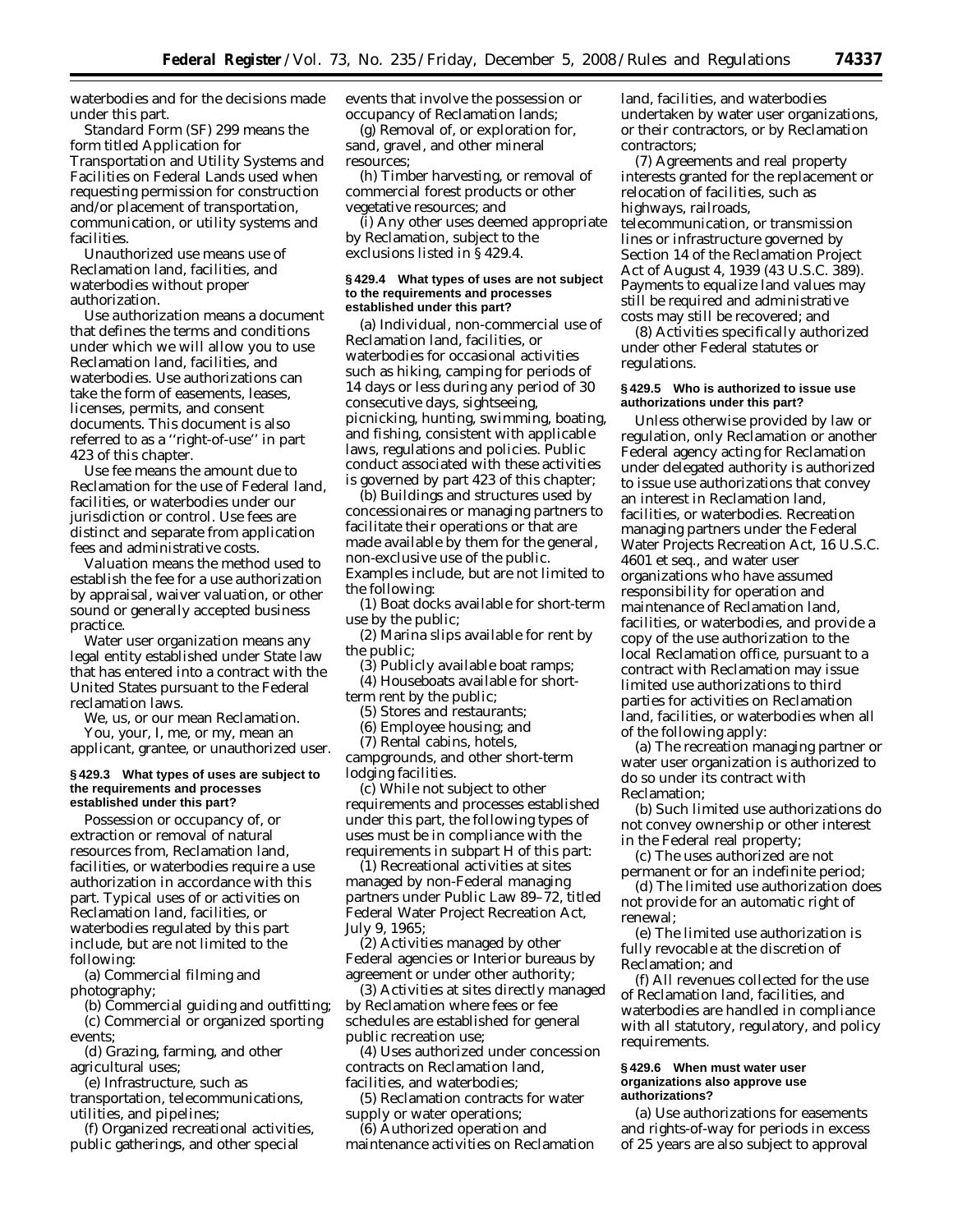from water user organizations under contract obligation for repayment of the project or division. This requirement does not apply to any other type of use authorizations.

(b) At a minimum, the appropriate water user organizations will be notified of all use authorizations prior to their issuance to avoid potential conflicts between the requested use authorization and the water user organizations' need to operate and maintain the facilities for which they have contractual responsibility.

(c) At the discretion of the responsible Regional Director, concurrence of the appropriate water user organizations not addressed in paragraph (a) of this section may be requested.

## **Subpart B—Proposed Uses Involving Reclamation Easements**

#### **§ 429.7 Can I use land where Reclamation holds an easement?**

(a) To prevent conflicts where Reclamation holds an easement on land owned by others, you should submit an application for the proposed use. If after review of the application, Reclamation determines that your requested use would not unreasonably interfere with Reclamation's easement, a consent document may be issued to you. The consent document will contain the conditions with which you must comply to ensure that your use will not unreasonably interfere with Reclamation's use of its easement.

(b) In accordance with subpart C of this part, you should submit either SF 299 or Form 7–2540 to the local Reclamation office to request a consent document.

(c) If you are not the underlying landowner, you must also secure the permission of the landowner for your requested use of the area covered by Reclamation's easement.

#### **§ 429.8 Is there a fee for uses involving a Reclamation easement?**

Reclamation will not charge a use fee for a consent document. However, depending upon the complexity of your requested use and issues associated with it, Reclamation may charge an application fee and administrative costs, unless waived in accordance with subpart F of this part.

## **Subpart C—Requesting Authorization To Use Reclamation Land, Facilities, and Waterbodies**

#### **§ 429.9 What should I do before filing an application?**

Before filing an application, it is important that you contact the local Reclamation office to discuss your

proposed use. This discussion can help expedite your application process.

#### **§ 429.10 What application form should I use?**

You must use one of the following application forms depending on the nature of your requested use:

(a) Use SF 299 to request a use authorization for the placement, construction, and use of energy, transportation, water, or telecommunication systems and facilities on or across all Federal property including Reclamation land, facilities, or waterbodies.

Examples of such uses are:

(1) Canals;

- (2) Communication towers;
- (3) Fiber-optics cable;
- (4) Pipelines;
- (5) Roads;
- (6) Telephone lines; and
- (7) Utilities and utility corridors.
- (b) Use Form 7–2540 to request any

other type of use authorization.

Examples of such uses are: (1) Commercial filming and

photography;

(2) Commercial guiding and outfitting; (3) Commercial or organized sporting events;

(4) Grazing, farming, and other agricultural uses;

(5) Organized recreational activities, public gatherings, and other special events;

(6) Removal of, or exploration for, sand, gravel, and other mineral materials;

(7) Timber harvesting, or removal of commercial forest products or other vegetative resources; and

(8) Any other uses deemed appropriate by Reclamation.

(c) Application forms may not be required where Reclamation solicits competitive bids.

## **§ 429.11 Where can I get the application forms?**

Both forms can be obtained from any Reclamation office or from our official [internet Web site at](http://www.usbr.gov) *http:// www.usbr.gov.* These forms contain specific instructions for application submission and describe information that you must furnish. However, when you submit either form to your local Reclamation office for review, the form must contain your original signature as the applicant.

## **§ 429.12 Where do I file my application?**

File your completed and signed application, including the \$100 nonrefundable application fee, with the Reclamation office having jurisdiction over the land, facility, or waterbody

associated with your request. Reclamation office locations may be found on *[http://www.usbr.gov,](http://www.usbr.gov)* the official Reclamation Internet Web site.

#### **§ 429.13 How long will the application review process take?**

(a) Reclamation will acknowledge in writing your completed and signed application and application fee within 30 calendar days of receipt. Reclamation may request additional information needed to process your application, such as legal land descriptions and detailed construction specifications.

(b) The processing time depends upon the complexity of your requested use, issues associated with it, and the need for additional information from you.

(c) Should your requested use be denied at any time during the review process, Reclamation will notify you in writing of the basis for the denial.

## **§ 429.14 What criteria will Reclamation consider when reviewing applications?**

Reclamation will consider the following criteria when reviewing applications:

(a) Compatibility with authorized project purposes, project operations, safety, and security;

(b) Environmental compliance;

- (c) Compatibility with public
- interests;

(d) Conflicts with Federal policies and initiatives;

(e) Public health and safety;

(f) Availability of other reasonable alternatives; and

(g) Best interests of the United States.

## **§ 429.15 Is Reclamation required to issue a use authorization?**

No. The issuance of a use authorization is at Reclamation's discretion. At a minimum, the criteria listed at § 429.14 must be considered prior to issuance of any use authorizations. Not all requests will be authorized. If issued, Reclamation will provide only the least estate, right, or possessory interest needed to accommodate the approved use.

## **Subpart D—Application Fees and Administrative Costs**

#### **§ 429.16 How much is the application fee and when should it be paid?**

You must remit a nonrefundable application fee of \$100 to cover costs associated with our initial review of your application, unless the payment is waived pursuant to subpart F of this part. This initial review will determine if your requested use is appropriate for consideration and not likely to interfere with Reclamation project purposes or operations.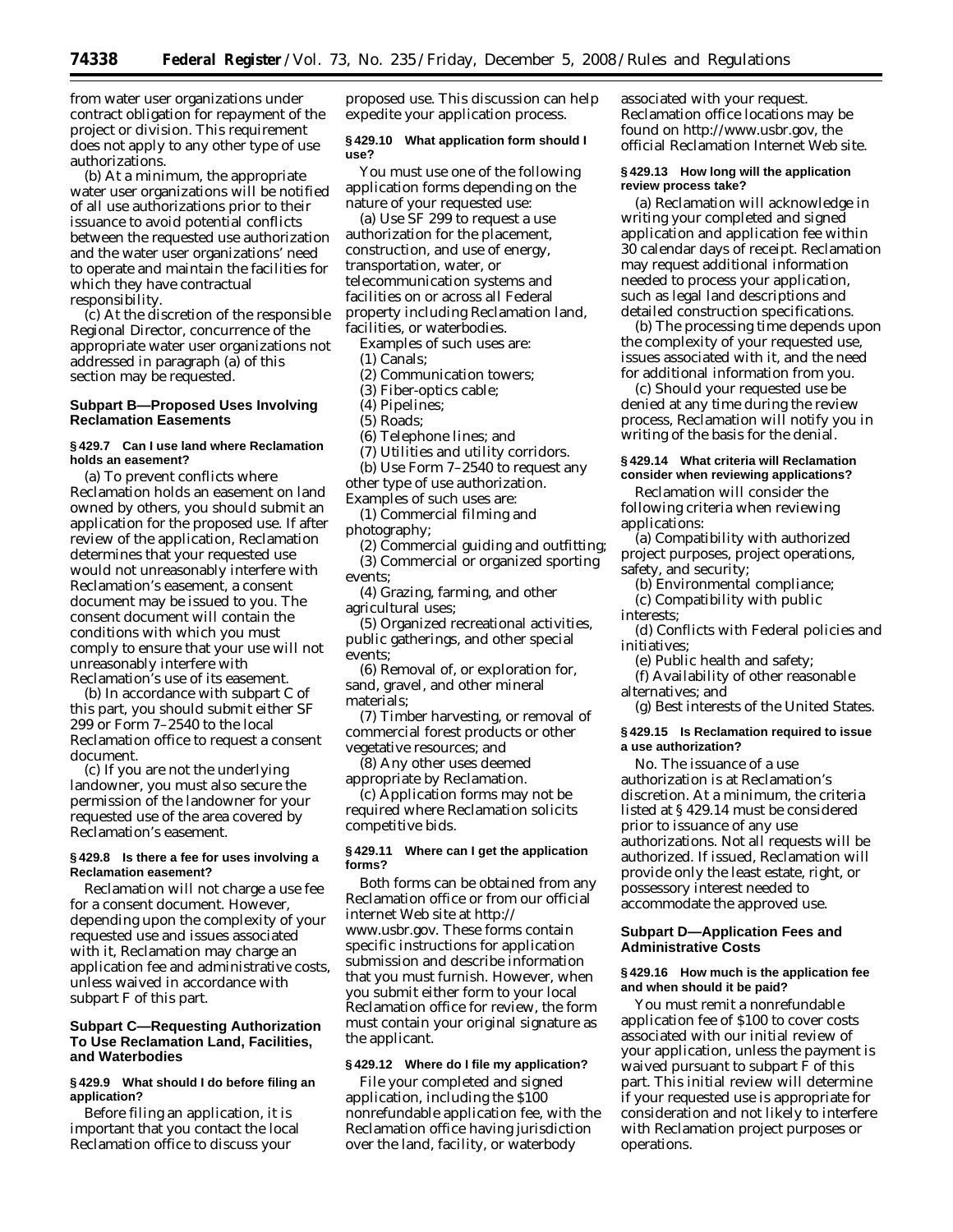#### **§ 429.17 When will Reclamation collect administrative costs?**

Reclamation will collect, in advance, its administrative costs for processing your application, except as provided under subpart F of this part.

#### **§ 429.18 When do I have to pay the administrative costs?**

(a) Following the initial review, you will be notified in writing whether your application appears to be appropriate for further processing. At that time, Reclamation will give you an initial estimate of administrative costs required to continue processing your application.

(b) You must pay these initial, estimated administrative costs before Reclamation can continue to process your application, unless you are granted a waiver of administrative costs under subpart F of this part. If payment is not received within 90 days after the estimate is provided to you, Reclamation may close your file. If this occurs and you later wish to proceed, you must submit both a new application and another \$100 nonrefundable application fee.

#### **§ 429.19 What happens if the initial estimate for administrative costs is insufficient?**

If the initial estimate to cover Reclamation's administrative costs is found to be insufficient, Reclamation will notify you in writing of the additional amount needed. You must pay the amount requested before Reclamation will continue processing your application.

## **§ 429.20 Can I get a detailed explanation of the administrative costs?**

Yes, you are entitled to receive an explanation of all administrative costs relevant to your specific application.

You must request this information in writing from the Reclamation office where you submitted your application.

## **§ 429.21 If I overpay Reclamation's administrative costs, can I get a refund?**

If, in reviewing your application, Reclamation uses all the monies you have paid, you will not receive a refund regardless of whether you receive a use authorization. If the money collected from you exceeds administrative costs, a refund of the excess amount will be made to you consistent with Reclamation's financial policies.

#### **§ 429.22 Can Reclamation charge me additional administrative costs after I receive a use authorization?**

(a) After you receive your use authorization, Reclamation may charge you for additional administrative costs incurred for activities such as:

(1) Monitoring your authorized use over time to ensure compliance with the terms and conditions of your use authorization; and

(2) Periodic analysis of your long-term use to adjust your use fee to reflect current conditions.

(b) If your additional payment is not received by Reclamation within 90 days after notification to you in writing of the additional administrative costs, Reclamation may take action to terminate your use authorization.

#### **Subpart E—Use Fees**

#### **§ 429.23 How does Reclamation determine use fees?**

The use fee is based on a valuation or by competitive bidding. Use fees may be adjusted as deemed appropriate by Reclamation to reflect current conditions, as provided in the use authorization.

## **§ 429.24 When should I pay my use fee?**

(a) If Reclamation offers you a use authorization, you must pay the use fee in advance, unless you are granted a waiver under subpart F of this part.

(b) Your use authorization will clearly state the use fee. Should periodic payments apply, your use authorization will also describe when you should pay those periodic use fees.

#### **§ 429.25 How long do I have to submit my payment for the use fee and accept the offered use authorization?**

You have 90 days to accept and return the use authorization and required fees, otherwise Reclamation may consider the offer to be rejected by you and your file may be closed. If this occurs and you later wish to proceed, you must submit a new application and another \$100 nonrefundable application fee. You may not commence your use of Reclamation's land, facilities, or waterbodies until Reclamation has issued a use authorization to you. A use authorization will only be issued upon receipt by Reclamation of all required costs and fees, and the use authorization signed by you.

## **Subpart F—Reductions or Waivers of Application Fees, Administrative Costs, and Use Fees**

## **§ 429.26 When may Reclamation reduce or waive costs or fees?**

(a) As determined appropriate and approved and documented by the applicable Regional Director, the application fees may be waived, and charges for administrative costs or use fees may be waived or reduced as indicated by a  $\checkmark$  in the following table:

| Situations where costs and fees may be reduced or waived                                                                                                                                                                                          | Application fee | Administrative<br>costs | Use fee |
|---------------------------------------------------------------------------------------------------------------------------------------------------------------------------------------------------------------------------------------------------|-----------------|-------------------------|---------|
| (1) The use is a courtesy to a foreign government or if comparable fees are set on a<br>(2) The use is so minor or short term that the cost of collecting fees is equal to or                                                                     |                 |                         |         |
| (3) The use will benefit the general public with no specific entity or group of bene-                                                                                                                                                             |                 |                         |         |
| (5) Applicant is a non-profit or educational entity and the use provides a general pub-<br>(6) Applicant is a rural electric association or municipal utility or cooperative<br>(7) The use directly supports United States' programs or projects |                 |                         |         |
| (8) The use secures a reciprocal land use of equal or greater value to the United<br>(9) Applicant for a consent document is the underlying owner of the property subject                                                                         |                 |                         |         |
|                                                                                                                                                                                                                                                   |                 |                         |         |

<sup>1</sup> Not applicable.

<sup>&</sup>lt;sup>2</sup> Set by Bid.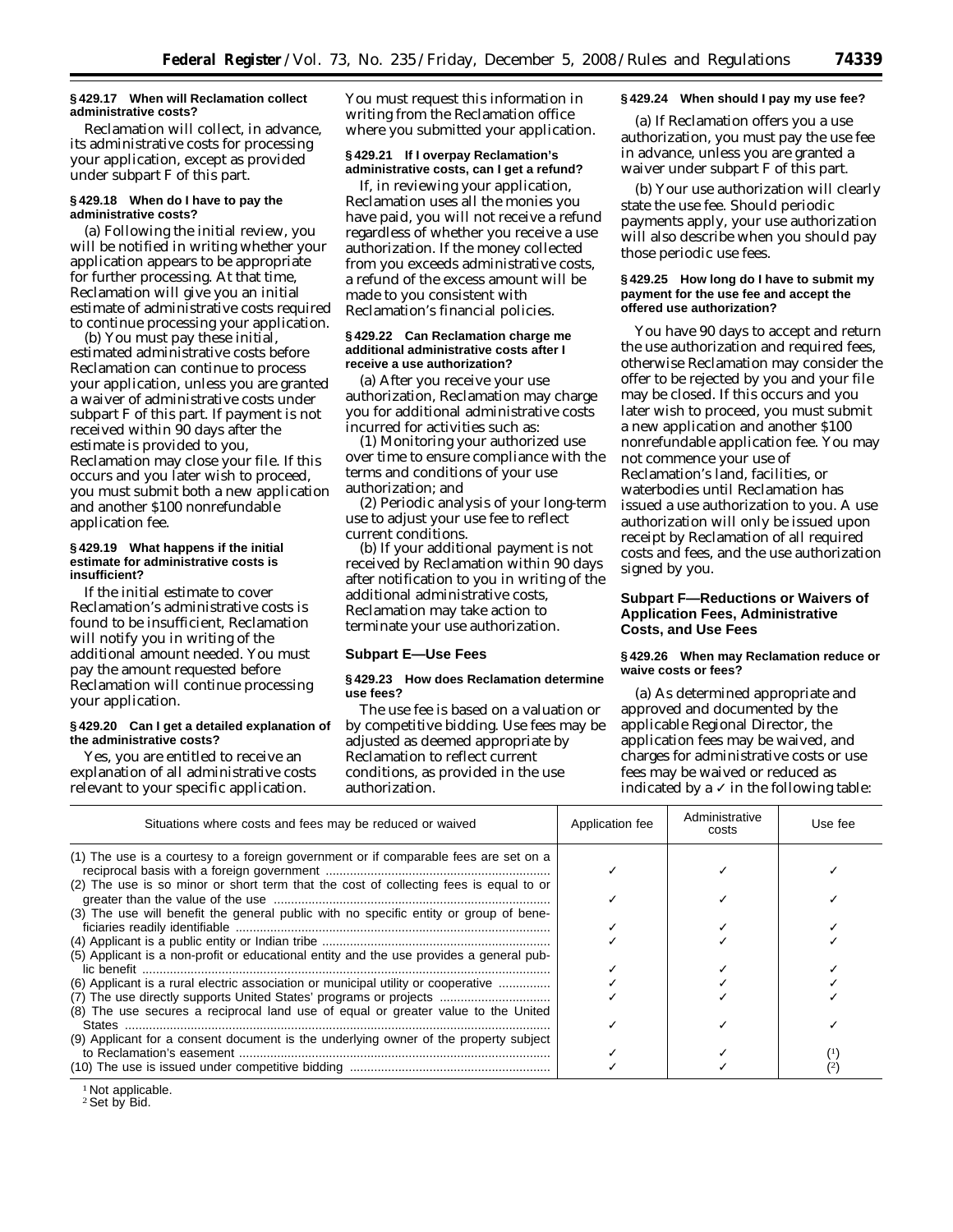(b) When a statute, executive order, or court order authorizes the use and requires specific treatment of administrative cost recovery and collection of use fees associated with that use, that requirement will be followed by Reclamation.

## **Subpart G—Terms and Conditions of Use Authorizations**

#### **§ 429.27 What general information appears in use authorizations?**

Each use authorization will contain: (a) An adequate description of the land, facilities, or waterbodies where the use will occur;

(b) A description of the specific use being authorized together with applicable restrictions or conditions that must be adhered to;

(c) The conditions under which the use authorization may be renewed, terminated, amended, assigned or transferred, and/or have the use fee adjusted; and

(d) Primary points of contact and other terms and conditions.

#### **§ 429.28 What terms and conditions apply to all use authorizations?**

(a) By accepting a use authorization under this part, you agree to comply with and be bound by the following terms and conditions during all construction, operation, maintenance, use, and termination activities:

(1) The grantee agrees to indemnify the United States for, and hold the United States and all of its representatives harmless from, all damages resulting from suits, actions, or claims of any character brought on account of any injury to any person or property arising out of any act, omission, neglect, or misconduct in the manner or method of performing any construction, care, operation, maintenance, supervision, examination, inspection, or other activities of the grantee.

(2) The United States, acting through Reclamation, Department of the Interior, reserves rights to construct, operate, and maintain public works now or hereafter authorized by the Congress without liability for termination of the use authorization or other damage to the grantee's activities or facilities.

(3) Reclamation may, at any time and at no cost or liability to the United States, terminate any use authorization in the event of a natural disaster, a national emergency, a need arising from security requirements, or an immediate and overriding threat to public health and safety.

(4) Reclamation may, at any time and at no cost or liability to the United

States, terminate any use authorization for activities other than existing authorized private exclusive recreational or residential use as defined under § 429.2 if Reclamation determines that any of the following apply:

(i) The use has become incompatible with authorized project purposes, project operations, safety, and security;

(ii) A higher public use is identified through a public process described at § 429.32(a)(1); or

(iii) Termination is necessary for operational needs of the project.

(5) Reclamation may, at any time and at no cost or liability to the United States, terminate any use authorization if Reclamation determines that the grantee has failed to use the use authorization for its intended purpose. Further, failure to construct within the timeframe specified in the terms of the use authorization may constitute a presumption of abandonment of the requested use and cause termination of the use authorization.

(6) Reclamation may, at any time and at no cost or liability to the United States, terminate any use authorization if the grantee fails to comply with all applicable Federal, State, and local laws, regulations, ordinances, or terms and conditions of any use authorization, or to obtain any required permits or authorizations.

(b) The Regional Director may, upon advice of the Solicitor, modify these terms and conditions with respect to the contents of the use authorization to meet local and special conditions.

#### **§ 429.29 What other terms and conditions may be included in my use authorization?**

Reclamation may include additional terms, conditions, or requirements that address environmental law compliance, the protection of cultural and natural resources, other interests of the United States, and local laws and regulations.

#### **§ 429.30 May use authorizations be transferred or assigned to others?**

Your use authorization may not be transferred or assigned to others without prior written approval of Reclamation, unless specifically provided for in your use authorization or as provided under subpart H of this part for existing private exclusive recreational and residential uses. Should you wish to transfer or assign your use authorization to another individual or entity, you must contact the Reclamation office that issued your use authorization prior to taking such action.

## **Subpart H—Prohibited and Unauthorized Uses of Reclamation Land, Facilities, and Waterbodies**

#### **§ 429.31 What uses are prohibited on Reclamation land, facilities, and waterbodies?**

(a) Reclamation prohibits any use that would not comply with part 423 of this chapter.

(b) Reclamation prohibits any use that would result in new private exclusive recreational or residential use of Reclamation land, facilities, or waterbodies as of the effective date of this part. Improvements that are within the terms and conditions of an existing authorization will not be considered new private exclusive recreational or residential use.

#### **§ 429.32 How will Reclamation address currently authorized existing private exclusive recreational or residential uses?**

The administration and potential renewal of use authorizations, existing as of January 1, 2008, for private exclusive recreational or residential uses of Reclamation land, facilities, and waterbodies, as defined in this part, will be administered in accordance with the following requirements.

(a) Existing private exclusive recreational or residential uses must be compatible with public needs and with authorized project purposes, project operations, safety, and security. A review of whether existing private exclusive recreational or residential uses is compatible with public needs and authorized project purposes, project operations, safety, and security will be made at least once every 20 years, except where part 21 requires a more frequent review.

 $(1)$  Reclamation will only make final determinations regarding the compatibility of existing private exclusive recreational or residential uses with public needs or project purposes through a public process involving one or more public meetings. Examples of such public processes include resource management plan development, recreation demand analysis studies, and project feasibility studies.

(2) Reclamation will notify in writing all potentially affected holders of existing authorizations for private exclusive recreational or residential use regarding the opportunities for public participation when any action is proposed that could lead to an incompatibility determination.

(3) Determinations that existing private exclusive recreational or residential uses are not compatible with public needs will be published in the **Federal Register**.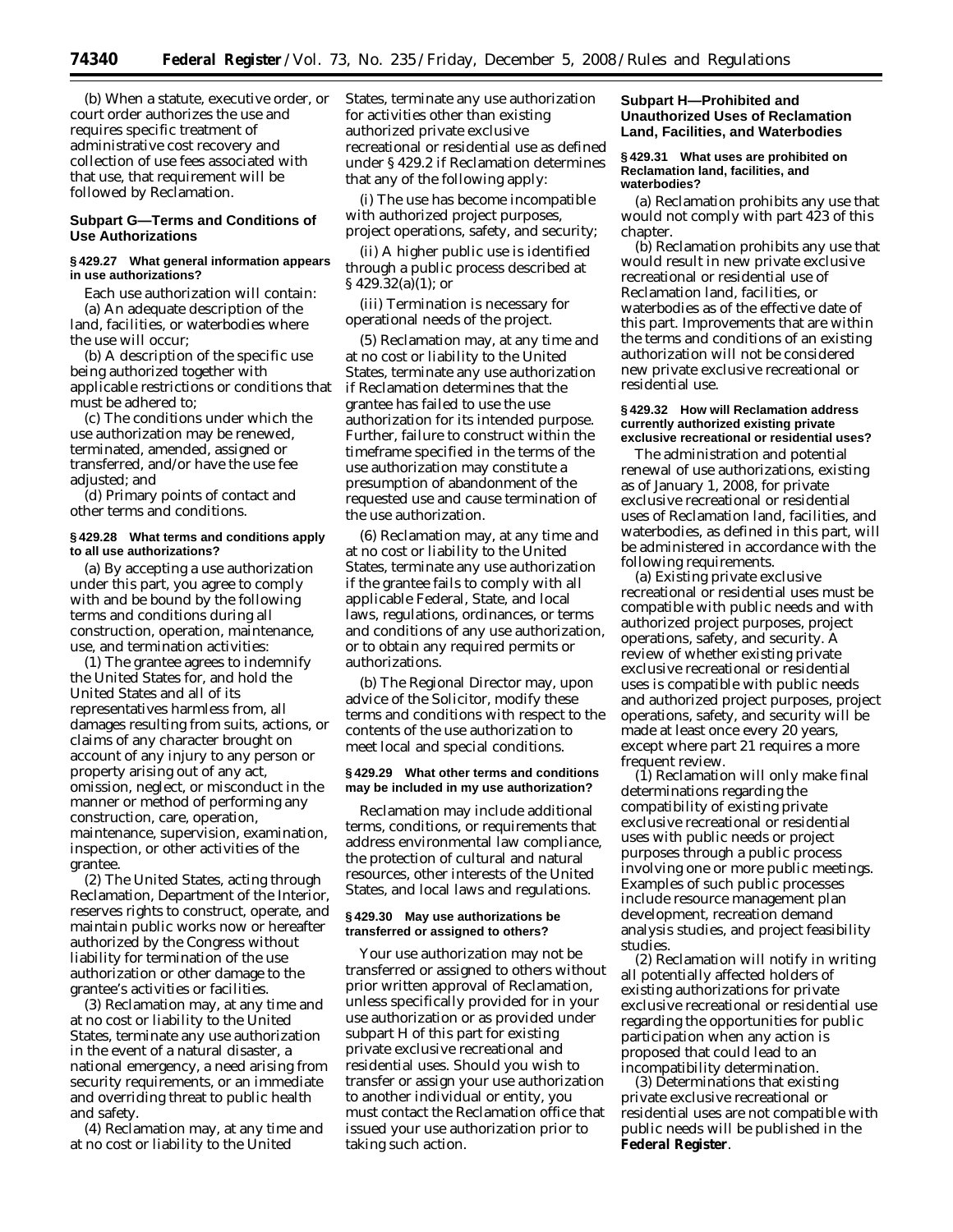(4) If a determination of incompatibility with public needs is made, affected use authorizations may be extended up to 5 years from the date of publication in the **Federal Register**, if the Regional Director determines that such extension is necessary to the fair and efficient administration of this part.

(b) Reclamation will conduct a compliance review of all existing private exclusive recreational or residential uses at least once every 5 years to determine if the following criteria are being met:

(1) Environmental requirements;

(2) Public health and safety requirements; and

(3) Current in financial obligations to Reclamation.

(c) Reclamation will provide the holder of the use authorization with a written report of the results of the compliance review by certified mail, return receipt requested. The report will state whether the existing use meets the required criteria listed in paragraph (b) of this section and will list any deficiencies that can be corrected. A minimum of 90 days will be provided to make corrections identified in the report. Failure to correct the deficiencies within the time provided in the report will result in termination of the use authorization.

(d) In addition to the compliance reviews described above, Reclamation will initiate a review of the existing private exclusive recreational or residential uses for compliance with the required criteria listed in paragraph (b) of this section at least 6 months prior to the expiration date of the existing use authorization. Reclamation will provide the holder of the use authorization with a written report of the results of the compliance review results by certified mail, return receipt requested. The report will state whether the existing use meets the required criteria under this section as applicable and will list any deficiencies that must be corrected prior to a renewal of the use authorization. A minimum of 90 days will be provided prior to the expiration of the permit to make corrections identified in the report. In addition, this report will serve as a reminder that it is time to seek renewal of the use authorization and provide information on the process that needs to be followed.

(e) Reclamation must be notified in advance by certified mail, return receipt requested, of any transfers of use authorizations for existing private exclusive recreational or residential uses.

(f) Any renewal of use authorizations for existing private exclusive

recreational or residential uses of Reclamation land, facilities, and waterbodies will not exceed 20-year terms. Any such renewals will be subject to the periodic reviews described in paragraphs (a) and (b) of this section and these reviews could potentially result in the termination of the use agreement prior to the end of the term of years.

(g) Upon non-renewal or termination of a use authorization for an existing private exclusive recreational or residential use of Reclamation land, facilities, and waterbodies, the grantee will remove any improvements from the site within 90 days from the date of termination or non-renewal of the use authorization. The grantee will return the property as near as possible to its original undisturbed condition. Any property not removed within 90 days may be removed by Reclamation at the expense of the prior grantee.

(h) Renewal decisions of use authorizations for existing private exclusive recreational or residential uses located on Reclamation land, facilities, and waterbodies will be made by the Regional Director. If the Regional Director determines that deficiencies identified under paragraph (d) of this section cannot be corrected prior to the expiration date of the use authorization, the use authorization may be extended for a period not to exceed 6 months.

(i) Requests for the renewal, extension, or reissuance of use authorizations for private exclusive recreational or residential uses that expired and were not renewed prior to the effective date of this part and were not renewed or are subsequently not renewed or terminated under the procedures of this section will be considered requests for uses prohibited under § 429.31 and will not be approved. Conversely, requests for the renewal, extension, or reissuance of use authorizations for private exclusive recreational or residential uses that were in existence on the effective date of these regulations and that are in compliance with all requirements of the applicable use authorization at the time a request is made will not be considered requests for uses prohibited under § 429.31. Requests for renewal, extension, or reissuance of use authorizations for private exclusive recreational or residential uses must be made by submitting Form 7–2540 as stated under § 429.10(b) and in compliance with subpart D of this part.

(j) Unauthorized existing private exclusive recreational or residential uses will be administered under §§ 429.31 and 429.33 and part 423 of this chapter.

#### **§ 429.33 What are the consequences for using Reclamation land, facilities, and waterbodies without authorization?**

(a) Reclamation may seek to collect the following:

(1) All administrative costs incurred by Reclamation in resolving the unauthorized use;

(2) All costs of removing structures, materials, improvements, or any other real or personal property;

(3) All costs of rehabilitation of the land, facilities, or waterbodies as required by Reclamation.

(4) The use fee that would have applied had your use been authorized from the date your unauthorized use began;

(5) Interest accrued on the use fee from the date your unauthorized use began as specified in paragraph (a)(4) of this section; and

(6) The interest charge rate shall be the greater of either the rate prescribed quarterly in the **Federal Register** by the Department of the Treasury for application to overdue payments or the interest rate of 0.5 percent per month. The interest charge rate will be determined as of the due date and remain fixed for the duration of the delinquent period.

(b) As an unauthorized user, you will receive a written notice in which Reclamation will outline the steps you need to perform to cease your unauthorized use.

(c) If appropriate, you will receive a final determination letter detailing the applicable costs and fees, as set forth under paragraph (a) of this section, which must be paid to Reclamation for your unauthorized use. Payment must be made within 30 days of receipt of this letter unless Reclamation extends this deadline in writing. Failure to make timely payment may result in administrative or legal action being taken against you.

(d) Reclamation may determine that issuing a use authorization to you for an existing unauthorized use is not appropriate; and may deny future use applications by you because of this behavior. As noted at § 429.15, use authorizations are always issued at Reclamation's discretion.

(e) If, however, your unauthorized use is deemed by Reclamation to be an unintentional mistake, consideration may be given to issuing a use authorization provided that you qualify and meet the criteria at § 429.14; and, in addition to the normal costs, you agree to pay the following:

(1) The use fee that would have been owed from the date your unauthorized use began; and